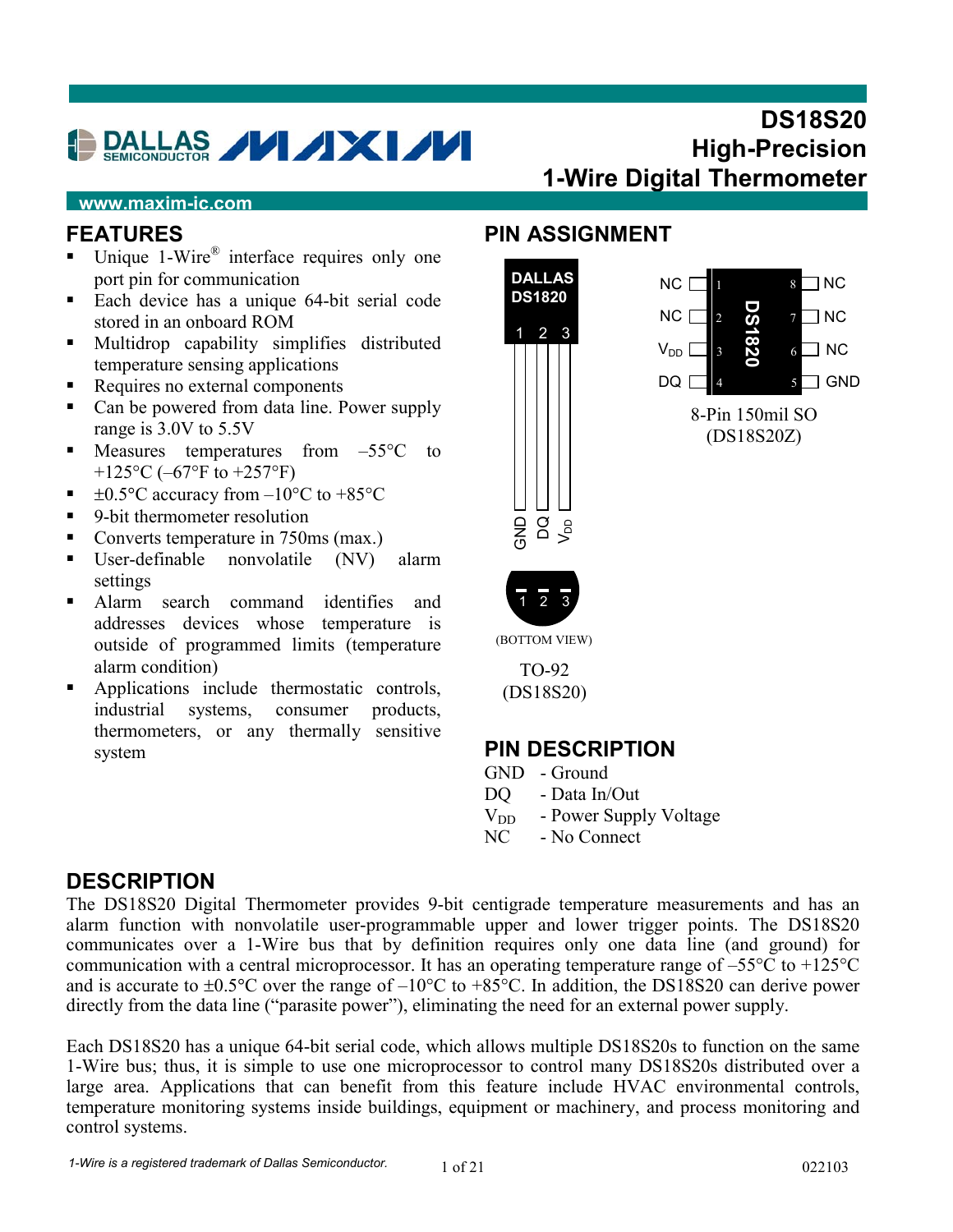| 8-PIN SOIC* | <b>TO-92</b> | <b>SYMBOL</b> | <b>DESCRIPTION</b>                                                                                                                                               |
|-------------|--------------|---------------|------------------------------------------------------------------------------------------------------------------------------------------------------------------|
|             |              | <b>GND</b>    | Ground.                                                                                                                                                          |
|             |              | DQ            | Data Input/Output Pin. Open-drain 1-Wire interface pin. Also<br>provides power to the device when used in parasite power mode<br>(see "Parasite Power" section.) |
|             |              | $\rm V_{DD}$  | <b>Optional V<sub>DD</sub></b> Pin. V <sub>DD</sub> must be grounded for operation in<br>parasite power mode.                                                    |

### **DETAILED PIN DESCRIPTIONS** Table 1

\*All pins not specified in this table are "No Connect" pins.

#### **OVERVIEW**

Figure 1 shows a block diagram of the DS18S20, and pin descriptions are given in Table 1. The 64-bit ROM stores the device's unique serial code. The scratchpad memory contains the 2-byte temperature register that stores the digital output from the temperature sensor. In addition, the scratchpad provides access to the 1-byte upper and lower alarm trigger registers ( $T_H$  and  $T_L$ ). The  $T_H$  and  $T_L$  registers are nonvolatile (EEPROM), so they will retain data when the device is powered down.

The DS18S20 uses Dallas' exclusive 1-Wire bus protocol that implements bus communication using one control signal. The control line requires a weak pullup resistor since all devices are linked to the bus via a 3-state or open-drain port (the DQ pin in the case of the DS18S20). In this bus system, the microprocessor (the master device) identifies and addresses devices on the bus using each device's unique 64-bit code. Because each device has a unique code, the number of devices that can be addressed on one bus is virtually unlimited. The 1-Wire bus protocol, including detailed explanations of the commands and "time slots," is covered in the *1-WIRE BUS SYSTEM* section of this datasheet.

Another feature of the DS18S20 is the ability to operate without an external power supply. Power is instead supplied through the 1-Wire pullup resistor via the DQ pin when the bus is high. The high bus signal also charges an internal capacitor  $(C_{PP})$ , which then supplies power to the device when the bus is low. This method of deriving power from the 1-Wire bus is referred to as "parasite power." As an alternative, the DS18S20 may also be powered by an external supply on  $V_{DD}$ .



### **DS18S20 BLOCK DIAGRAM** Figure 1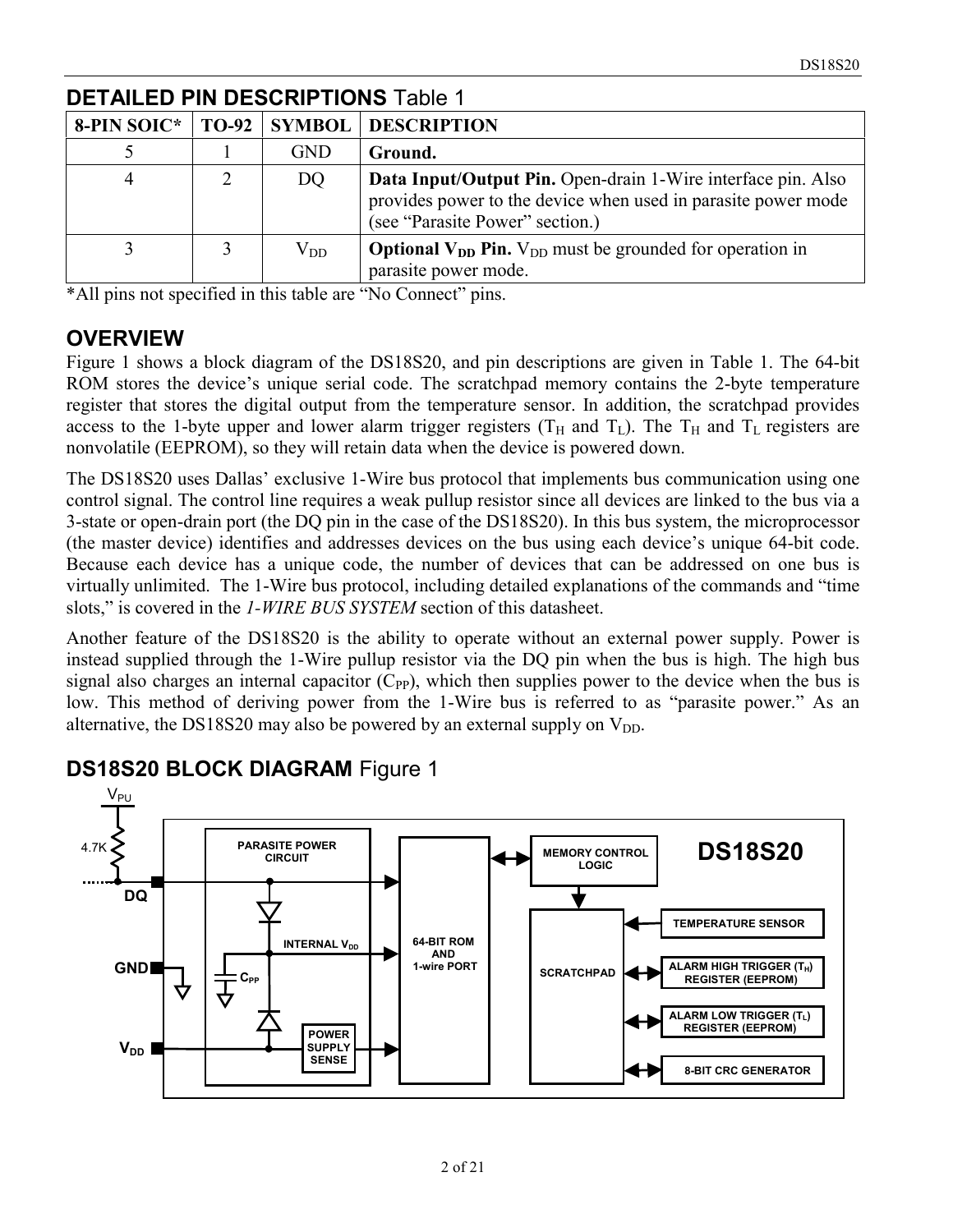#### **OPERATION — MEASURING TEMPERATURE**

The core functionality of the DS18S20 is its direct-to-digital temperature sensor. The temperature sensor output has 9-bit resolution, which corresponds to 0.5°C steps. The DS18S20 powers-up in a low-power idle state; to initiate a temperature measurement and A-to-D conversion, the master must issue a Convert T [44h] command. Following the conversion, the resulting thermal data is stored in the 2-byte temperature register in the scratchpad memory and the DS18S20 returns to its idle state. If the DS18S20 is powered by an external supply, the master can issue "read-time slots" (see the *1-WIRE BUS SYSTEM* section) after the Convert T command and the DS18S20 will respond by transmitting 0 while the temperature conversion is in progress and 1 when the conversion is done. If the DS18S20 is powered with parasite power, this notification technique cannot be used since the bus must be pulled high by a strong pullup during the entire temperature conversion. The bus requirements for parasite power are explained in detail in the *POWERING THE DS18S20* section of this datasheet.

The DS18S20 output data is calibrated in degrees centigrade; for Fahrenheit applications, a lookup table or conversion routine must be used. The temperature data is stored as a 16-bit sign-extended two's complement number in the temperature register (see Figure 2). The sign bits (S) indicate if the temperature is positive or negative: for positive numbers  $S = 0$  and for negative numbers  $S = 1$ . Table 2 gives examples of digital output data and the corresponding temperature reading.

Resolutions greater than 9 bits can be calculated using the data from the temperature, COUNT REMAIN and COUNT PER °C registers in the scratchpad. Note that the COUNT PER °C register is hard-wired to 16 (10h). After reading the scratchpad, the TEMP\_READ value is obtained by truncating the 0.5°C bit (bit 0) from the temperature data (see Figure 2). The extended resolution temperature can then be calculated using the following equation:

$$
TEMPERATURE = TEMP \_ READ - 0.25 + \frac{COUNT \_PER \_C - COUNT \_REMAIN}{COUNT \_PER \_C}
$$

|                |            |         |                       | -      |                           |        |                    |             |
|----------------|------------|---------|-----------------------|--------|---------------------------|--------|--------------------|-------------|
|                | bit 7      | bit 6   | bit 5                 | bit 4  | bit 3                     | bit 2  | bit                | bit 0       |
| LS Byte        | $\Delta^0$ | ົດ<br>∽ | $\mathbf{\sim}4$<br>∸ | $\sim$ | $\mathbf{A}^{\mathbf{Z}}$ | $\sim$ | $\mathbf{v}^{(0)}$ | $\sim$<br>- |
|                | bit 15     | bit 14  | bit 13                | bit 12 | bit 11                    | bit 10 | bit 9              | bit 8       |
| <b>MS Byte</b> | ◡          | ບ       | ◡                     | ◡      | ັ                         |        | ັ                  | ∼           |

#### **TEMPERATURE REGISTER FORMAT** Figure 2

### **TEMPERATURE/DATA RELATIONSHIP** Table 2

| <b>TEMPERATURE</b> | <b>DIGITAL OUTPUT</b><br>(Binary) | <b>DIGITAL OUTPUT</b><br>(Hex) |
|--------------------|-----------------------------------|--------------------------------|
| $+85.0$ °C*        | 0000 0000 1010 1010               | 00AAh                          |
| $+25.0$ °C         | 0000 0000 0011 0010               | 0032h                          |
| $+0.5$ °C          | 0000 0000 0000 0001               | 0001h                          |
| $0^{\circ}$ C      | 0000 0000 0000 0000               | 0000h                          |
| $-0.5$ °C          | 1111 1111 1111 1111               | <b>FFFFh</b>                   |
| $-25.0$ °C         | 1111 1111 1100 1110               | <b>FFCEh</b>                   |
| $-55.0$ °C         | 1111 1111 1001 0010               | FF92h                          |

\*The power-on reset value of the temperature register is  $+85^{\circ}$ C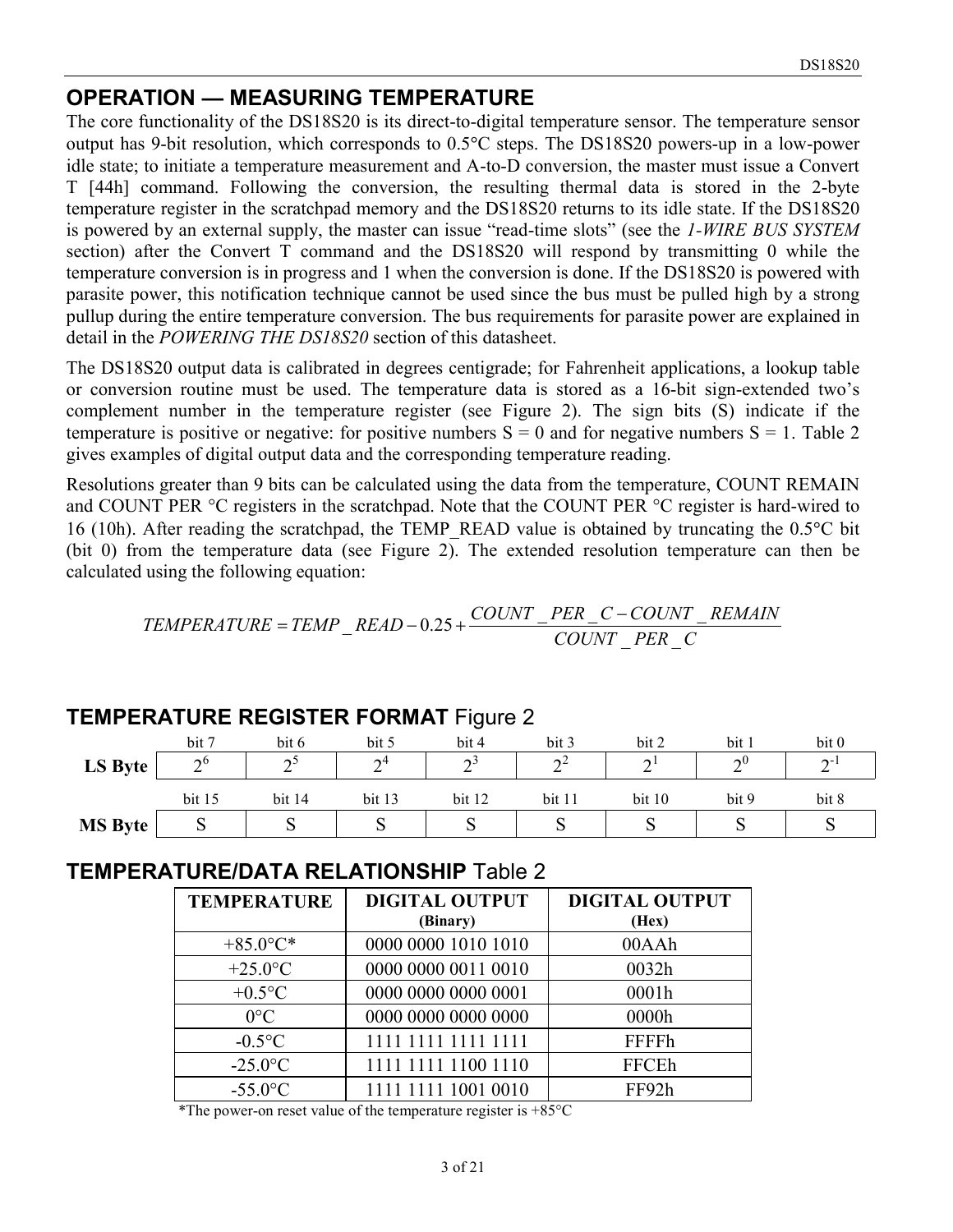# **OPERATION — ALARM SIGNALING**

After the DS18S20 performs a temperature conversion, the temperature value is compared to the userdefined two's complement alarm trigger values stored in the 1-byte  $T_H$  and  $T_L$  registers (see Figure 3). The sign bit (S) indicates if the value is positive or negative: for positive numbers  $S = 0$  and for negative numbers  $S = 1$ . The T<sub>H</sub> and T<sub>L</sub> registers are nonvolatile (EEPROM) so they will retain data when the device is powered down.  $T_H$  and  $T_L$  can be accessed through bytes 2 and 3 of the scratchpad as explained in the MEMORY section of this datasheet.

# **TH AND TL REGISTER FORMAT Figure 3**

| . .<br>bit | bit<br>- 0 | . .<br>bit | bit | bit 3  | bit      | bit | $\cdot$ .<br>bit 0 |
|------------|------------|------------|-----|--------|----------|-----|--------------------|
|            | AU.        |            | ∸   | -<br>- | $-$<br>- | -   | -                  |

Only bits 8 through 1 of the temperature register are used in the  $T_H$  and  $T_L$  comparison since  $T_H$  and  $T_L$ are 8-bit registers. If the measured temperature is lower than or equal to  $T_L$  or higher than  $T_H$ , an alarm condition exists and an alarm flag is set inside the DS18S20. This flag is updated after every temperature measurement; therefore, if the alarm condition goes away, the flag will be turned off after the next temperature conversion.

The master device can check the alarm flag status of all DS18S20s on the bus by issuing an Alarm Search [ECh] command. Any DS18S20s with a set alarm flag will respond to the command, so the master can determine exactly which DS18S20s have experienced an alarm condition. If an alarm condition exists and the  $T_H$  or  $T_L$  settings have changed, another temperature conversion should be done to validate the alarm condition.

# **POWERING THE DS18S20**

The DS18S20 can be powered by an external supply on the  $V_{DD}$  pin, or it can operate in "parasite power" mode, which allows the DS18S20 to function without a local external supply. Parasite power is very useful for applications that require remote temperature sensing or that are very space constrained. Figure 1 shows the DS18S20's parasite-power control circuitry, which "steals" power from the 1-Wire bus via the DQ pin when the bus is high. The stolen charge powers the DS18S20 while the bus is high, and some of the charge is stored on the parasite power capacitor  $(C_{PP})$  to provide power when the bus is low. When the DS18S20 is used in parasite power mode, the  $V_{DD}$  pin must be connected to ground.

In parasite power mode, the 1-Wire bus and  $C_{PP}$  can provide sufficient current to the DS18S20 for most operations as long as the specified timing and voltage requirements are met (refer to the *DC ELECTRICAL CHARACTERISTICS* and the *AC ELECTRICAL CHARACTERISTICS* sections of this data sheet). However, when the DS18S20 is performing temperature conversions or copying data from the scratchpad memory to EEPROM, the operating current can be as high as 1.5mA. This current can cause an unacceptable voltage drop across the weak 1-Wire pullup resistor and is more current than can be supplied by  $C_{PP}$ . To assure that the DS18S20 has sufficient supply current, it is necessary to provide a strong pullup on the 1-Wire bus whenever temperature conversions are taking place or data is being copied from the scratchpad to EEPROM. This can be accomplished by using a MOSFET to pull the bus directly to the rail as shown in Figure 4. The 1-Wire bus must be switched to the strong pullup within 10s (max) after a Convert T [44h] or Copy Scratchpad [48h] command is issued, and the bus must be held high by the pullup for the duration of the conversion ( $t_{\rm conv}$ ) or data transfer ( $t_{\rm wr}$  = 10ms). No other activity can take place on the 1-Wire bus while the pullup is enabled.

The DS18S20 can also be powered by the conventional method of connecting an external power supply to the  $V_{DD}$  pin, as shown in Figure 5. The advantage of this method is that the MOSFET pullup is not required, and the 1-Wire bus is free to carry other traffic during the temperature conversion time.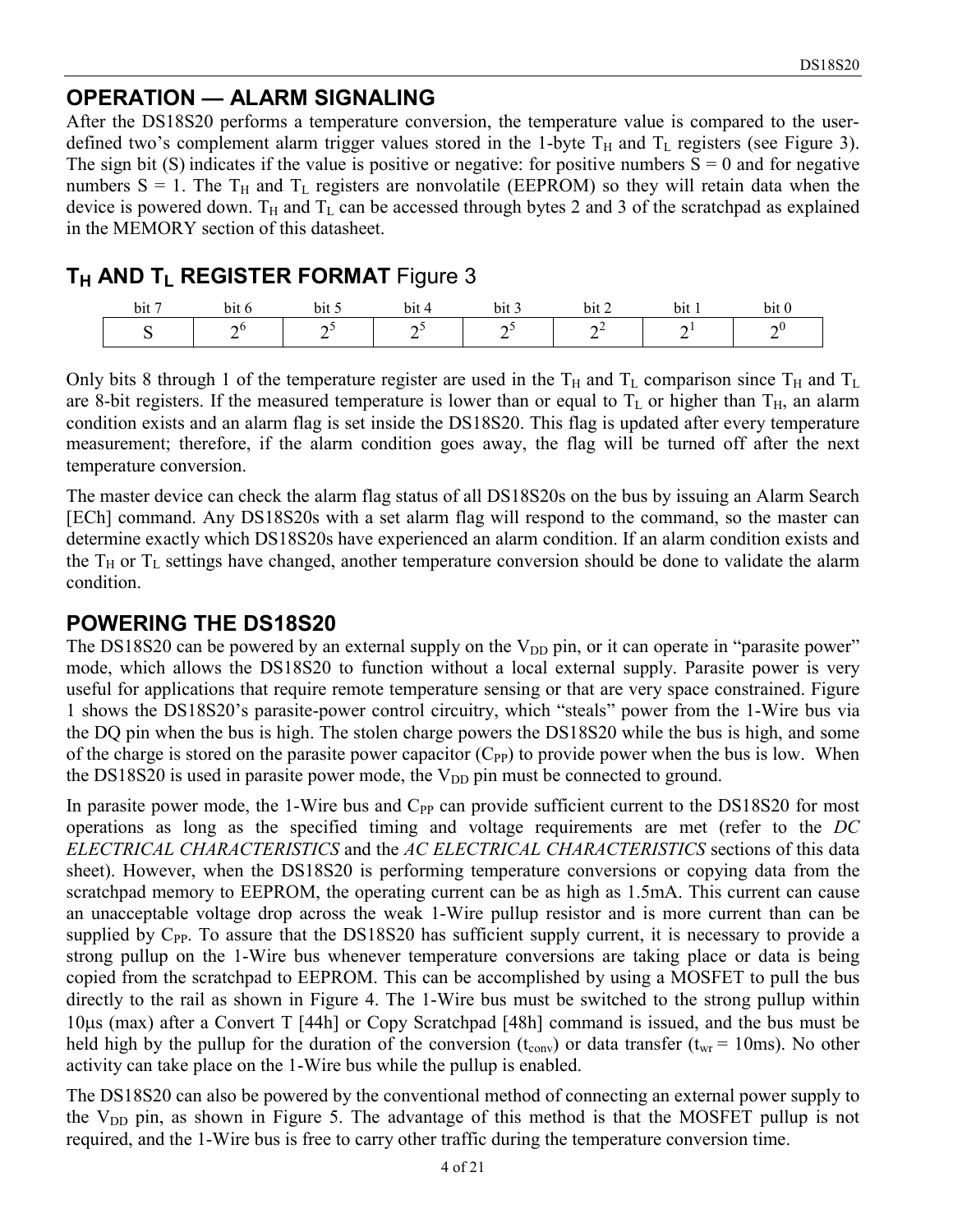The use of parasite power is not recommended for temperatures above 100°C since the DS18S20 may not be able to sustain communications due to the higher leakage currents that can exist at these temperatures. For applications in which such temperatures are likely, it is strongly recommended that the DS18S20 be powered by an external power supply.

In some situations the bus master may not know whether the DS18S20s on the bus are parasite powered or powered by external supplies. The master needs this information to determine if the strong bus pullup should be used during temperature conversions. To get this information, the master can issue a Skip ROM [CCh] command followed by a Read Power Supply [B4h] command followed by a "read-time slot". During the read-time slot, parasite powered DS18S20s will pull the bus low, and externally powered DS18S20s will let the bus remain high. If the bus is pulled low, the master knows that it must supply the strong pullup on the 1-Wire bus during temperature conversions.

### **SUPPLYING THE PARASITE-POWERED DS18S20 DURING TEMPERATURE CONVERSIONS** Figure 4



# **POWERING THE DS18S20 WITH AN EXTERNAL SUPPLY** Figure 5



### **64-BIT LASERED ROM CODE**

Each DS18S20 contains a unique 64-bit code (see Figure 6) stored in ROM. The least significant 8 bits of the ROM code contain the DS18S20's 1-Wire family code: 10h. The next 48 bits contain a unique serial number. The most significant 8 bits contain a cyclic redundancy check (CRC) byte that is calculated from the first 56 bits of the ROM code. A detailed explanation of the CRC bits is provided in the *CRC GENERATION* section. The 64-bit ROM code and associated ROM function control logic allow the DS18S20 to operate as a 1-Wire device using the protocol detailed in the *1-WIRE BUS SYSTEM* section of this datasheet.

# **64-BIT LASERED ROM CODE** Figure 6

|     | 8-BIT CRC |     | <b>48-BIT SERIAL</b><br><b>NUMBER</b> | 8-BIT      | FAMILY CODE (10h) |
|-----|-----------|-----|---------------------------------------|------------|-------------------|
| MSB | LSB       | MSB | LSB                                   | <b>MSB</b> | LSB               |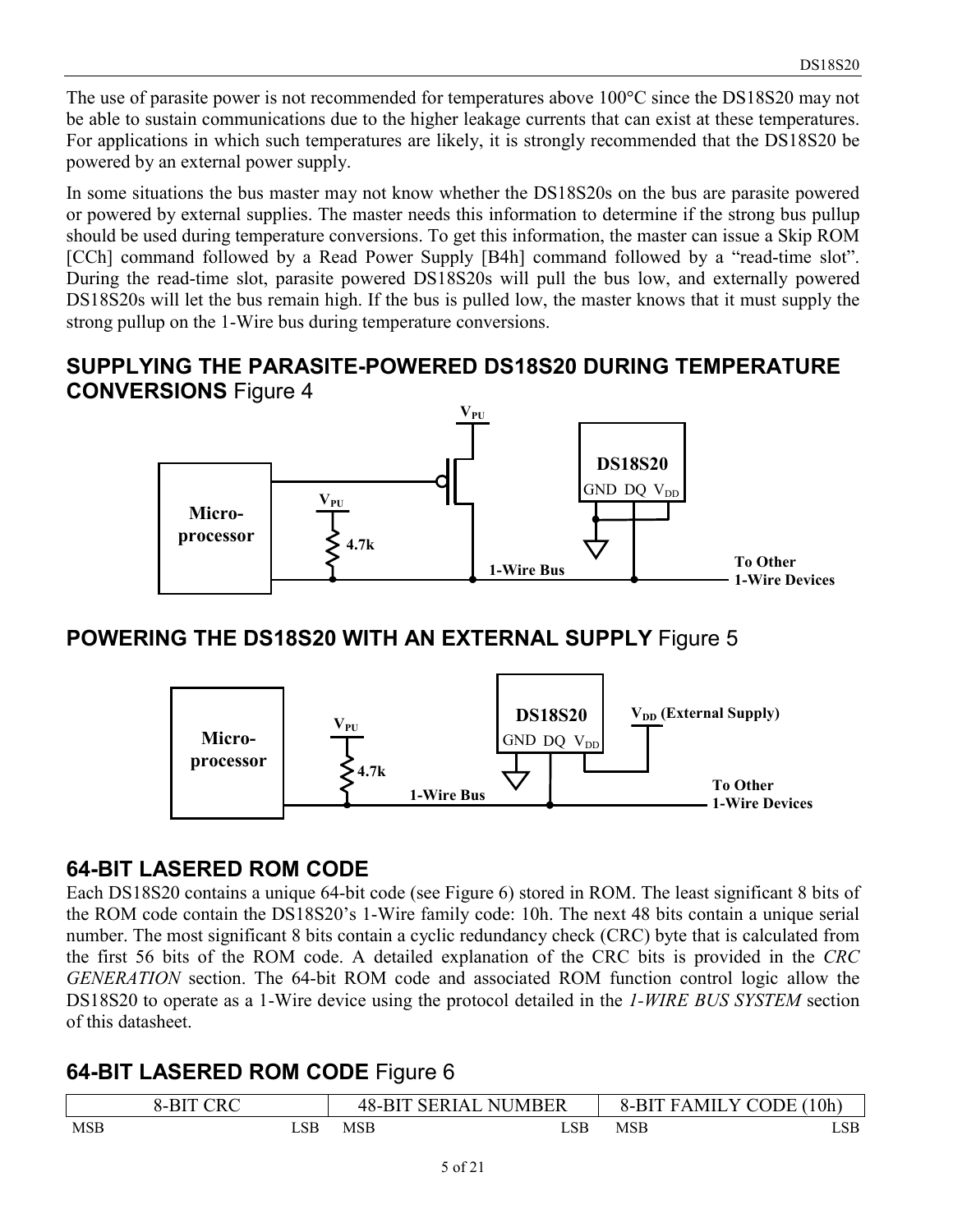# **MEMORY**

The DS18S20's memory is organized as shown in Figure 7. The memory consists of an SRAM scratchpad with nonvolatile EEPROM storage for the high and low alarm trigger registers ( $T_H$  and  $T_L$ ). Note that if the DS18S20 alarm function is not used, the  $T_H$  and  $T_L$  registers can serve as general-purpose memory. All memory commands are described in detail in the *DS18S20 FUNCTION COMMANDS* section.

Byte 0 and byte 1 of the scratchpad contain the LSB and the MSB of the temperature register, respectively. These bytes are read-only. Bytes 2 and 3 provide access to  $T_H$  and  $T_L$  registers. Bytes 4 and 5 are reserved for internal use by the device and cannot be overwritten; these bytes will return all 1s when read. Bytes 6 and 7 contain the COUNT REMAIN and COUNT PER ºC registers, which can be used to calculate extended resolution results as explained in the *OPERATION — MEASURING TEMPERATURE* section.

Byte 8 of the scratchpad is read-only and contains the cyclic redundancy check (CRC) code for bytes 0 through 7 of the scratchpad. The DS18S20 generates this CRC using the method described in *the CRC GENERATION* section.

Data is written to bytes 2 and 3 of the scratchpad using the Write Scratchpad [4Eh] command; the data must be transmitted to the DS18S20 starting with the least significant bit of byte 2. To verify data integrity, the scratchpad can be read (using the Read Scratchpad [BEh] command) after the data is written. When reading the scratchpad, data is transferred over the 1-Wire bus starting with the least significant bit of byte 0. To transfer the  $T_H$  and  $T_L$  data from the scratchpad to EEPROM, the master must issue the Copy Scratchpad [48h] command.

Data in the EEPROM registers is retained when the device is powered down; at power-up the EEPROM data is reloaded into the corresponding scratchpad locations. Data can also be reloaded from EEPROM to the scratchpad at any time using the Recall  $E^2$  [B8h] command. The master can issue "read-time slots" (see the *1-WIRE BUS SYSTEM* section) following the Recall  $E^2$  command and the DS18S20 will indicate the status of the recall by transmitting 0 while the recall is in progress and 1 when the recall is done.

# **DS18S20 MEMORY MAP** Figure 7

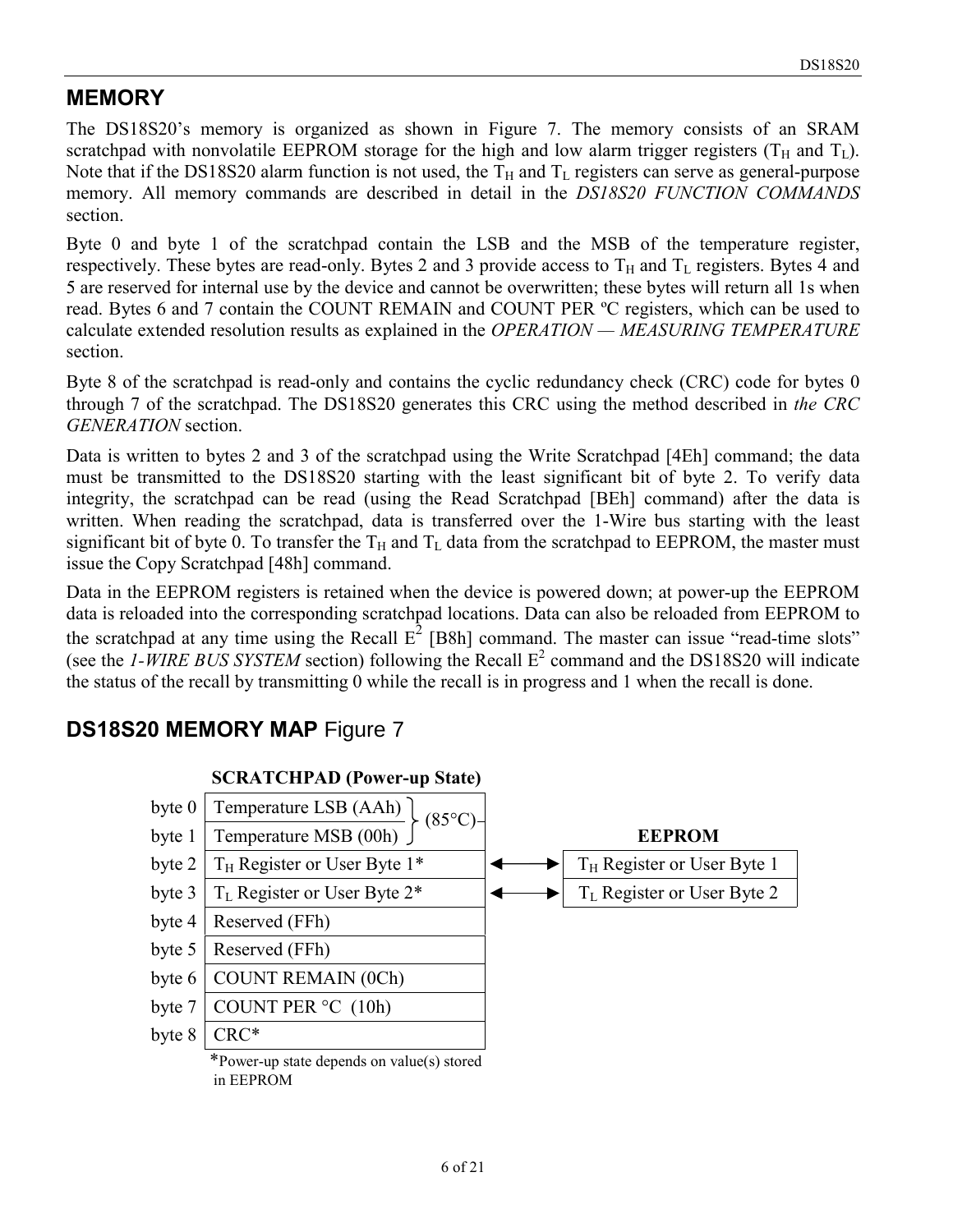#### **CRC GENERATION**

CRC bytes are provided as part of the DS18S20's 64-bit ROM code and in the 9<sup>th</sup> byte of the scratchpad memory. The ROM code CRC is calculated from the first 56 bits of the ROM code and is contained in the most significant byte of the ROM. The scratchpad CRC is calculated from the data stored in the scratchpad, and therefore it changes when the data in the scratchpad changes. The CRCs provide the bus master with a method of data validation when data is read from the DS18S20. To verify that data has been read correctly, the bus master must re-calculate the CRC from the received data and then compare this value to either the ROM code CRC (for ROM reads) or to the scratchpad CRC (for scratchpad reads). If the calculated CRC matches the read CRC, the data has been received error free. The comparison of CRC values and the decision to continue with an operation are determined entirely by the bus master. There is no circuitry inside the DS18S20 that prevents a command sequence from proceeding if the DS18S20 CRC (ROM or scratchpad) does not match the value generated by the bus master.

The equivalent polynomial function of the CRC (ROM or scratchpad) is:

$$
CRC = X^8 + X^5 + X^4 + 1
$$

The bus master can re-calculate the CRC and compare it to the CRC values from the DS18S20 using the polynomial generator shown in Figure 8. This circuit consists of a shift register and XOR gates, and the shift register bits are initialized to 0. Starting with the least significant bit of the ROM code or the least significant bit of byte 0 in the scratchpad, one bit at a time should shifted into the shift register. After shifting in the  $56<sup>th</sup>$  bit from the ROM or the most significant bit of byte 7 from the scratchpad, the polynomial generator will contain the re-calculated CRC. Next, the 8-bit ROM code or scratchpad CRC from the DS18S20 must be shifted into the circuit. At this point, if the re-calculated CRC was correct, the shift register will contain all 0s. Additional information about the Dallas 1-Wire cyclic redundancy check is available in *Application Note 27: Understanding and Using Cyclic Redundancy Checks with Dallas Semiconductor Touch Memory Products.*

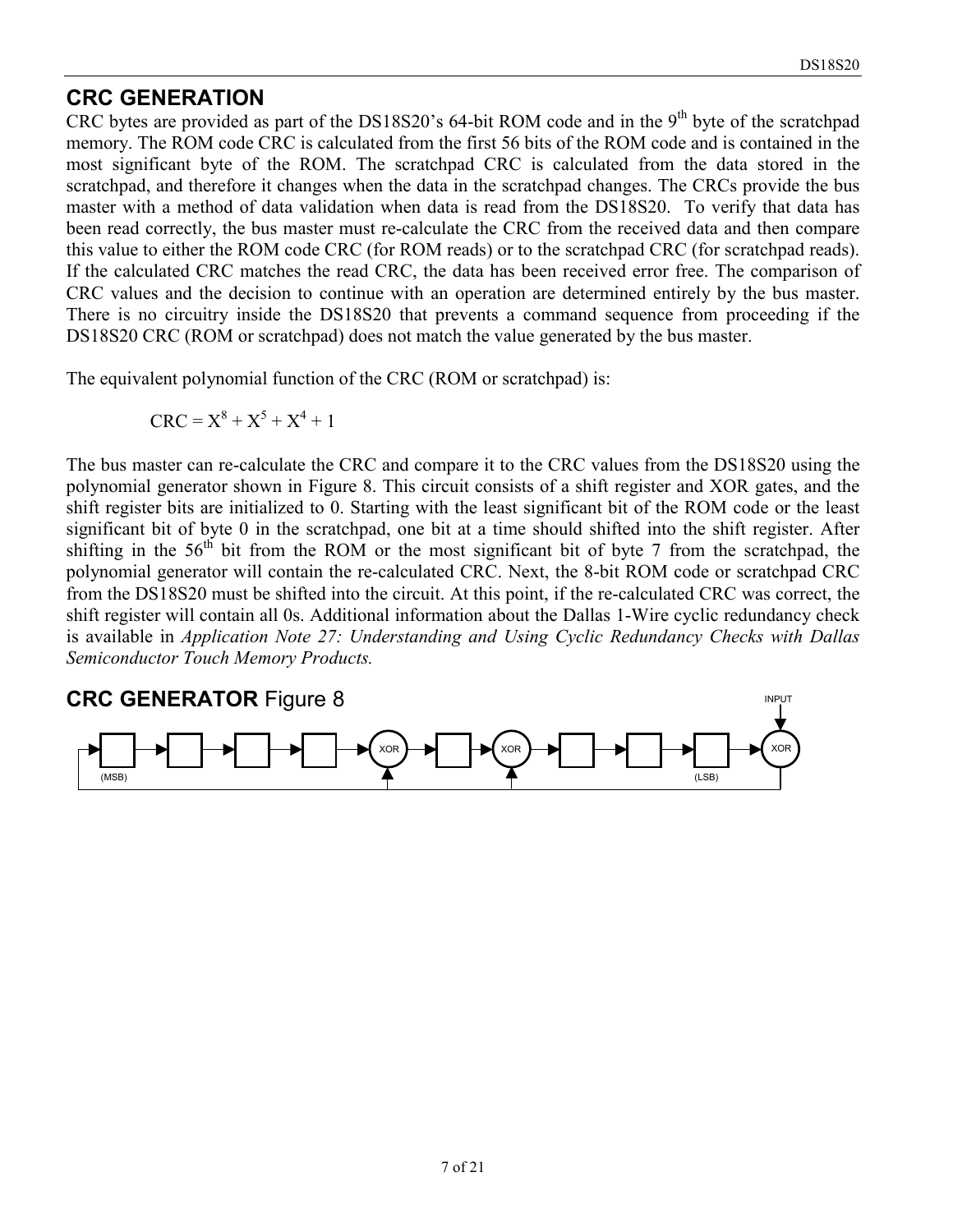# **1-WIRE BUS SYSTEM**

The 1-Wire bus system uses a single bus master to control one or more slave devices. The DS18S20 is always a slave. When there is only one slave on the bus, the system is referred to as a "single-drop" system; the system is "multidrop" if there are multiple slaves on the bus.

All data and commands are transmitted least significant bit first over the 1-Wire bus.

The following discussion of the 1-Wire bus system is broken down into three topics: hardware configuration, transaction sequence, and 1-Wire signaling (signal types and timing).

# **HARDWARE CONFIGURATION**

The 1-Wire bus has by definition only a single data line. Each device (master or slave) interfaces to the data line via an open drain or 3-state port. This allows each device to "release" the data line when the device is not transmitting data so the bus is available for use by another device. The 1-Wire port of the DS18S20 (the DQ pin) is open drain with an internal circuit equivalent to that shown in Figure 9.

The 1-Wire bus requires an external pullup resistor of approximately  $5k\Omega$ ; thus, the idle state for the 1-Wire bus is high. If for any reason a transaction needs to be suspended, the bus MUST be left in the idle state if the transaction is to resume. Infinite recovery time can occur between bits so long as the 1-Wire bus is in the inactive (high) state during the recovery period. If the bus is held low for more than 480 $\mu$ s, all components on the bus will be reset.



# **HARDWARE CONFIGURATION** Figure 9

# **TRANSACTION SEQUENCE**

The transaction sequence for accessing the DS18S20 is as follows:

- Step 1. Initialization
- Step 2. ROM Command (followed by any required data exchange)
- Step 3. DS18S20 Function Command (followed by any required data exchange)

It is very important to follow this sequence every time the DS18S20 is accessed, as the DS18S20 will not respond if any steps in the sequence are missing or out of order. Exceptions to this rule are the Search ROM [F0h] and Alarm Search [ECh] commands. After issuing either of these ROM commands, the master must return to Step 1 in the sequence.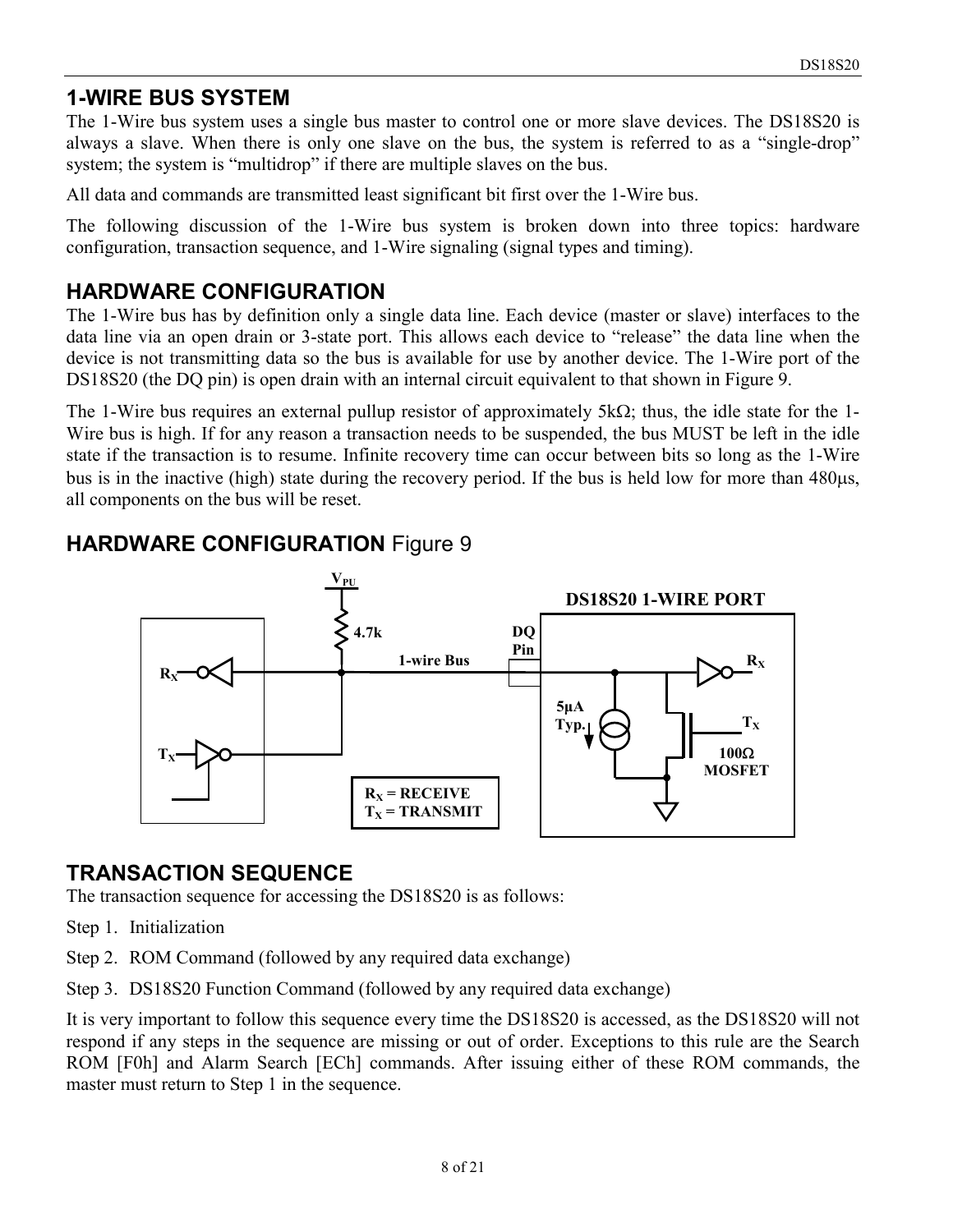### **INITIALIZATION**

All transactions on the 1-Wire bus begin with an initialization sequence. The initialization sequence consists of a reset pulse transmitted by the bus master followed by presence pulse(s) transmitted by the slave(s). The presence pulse lets the bus master know that slave devices (such as the DS18S20) are on the bus and are ready to operate. Timing for the reset and presence pulses is detailed in the *1-WIRE SIGNALING* section.

### **ROM COMMANDS**

After the bus master has detected a presence pulse, it can issue a ROM command. These commands operate on the unique 64-bit ROM codes of each slave device and allow the master to single out a specific device if many are present on the 1-Wire bus. These commands also allow the master to determine how many and what types of devices are present on the bus or if any device has experienced an alarm condition. There are five ROM commands, and each command is 8 bits long. The master device must issue an appropriate ROM command before issuing a DS18S20 function command. A flowchart for operation of the ROM commands is shown in Figure 14.

#### **SEARCH ROM [F0h]**

When a system is initially powered up, the master must identify the ROM codes of all slave devices on the bus, which allows the master to determine the number of slaves and their device types. The master learns the ROM codes through a process of elimination that requires the master to perform a Search ROM cycle (i.e., Search ROM command followed by data exchange) as many times as necessary to identify all of the slave devices. If there is only one slave on the bus, the simpler Read ROM command (see below) can be used in place of the Search ROM process. For a detailed explanation of the Search ROM procedure, refer to the *iButton® Book of Standards* at www.ibutton.com/ibuttons/standard.pdf. After every Search ROM cycle, the bus master must return to Step 1 (Initialization) in the transaction sequence.

#### **READ ROM [33h]**

This command can only be used when there is one slave on the bus. It allows the bus master to read the slave's 64-bit ROM code without using the Search ROM procedure. If this command is used when there is more than one slave present on the bus, a data collision will occur when all the slaves attempt to respond at the same time.

#### **MATCH ROM [55h]**

The match ROM command followed by a 64-bit ROM code sequence allows the bus master to address a specific slave device on a multidrop or single-drop bus. Only the slave that exactly matches the 64-bit ROM code sequence will respond to the function command issued by the master; all other slaves on the bus will wait for a reset pulse.

#### **SKIP ROM [CCh]**

The master can use this command to address all devices on the bus simultaneously without sending out any ROM code information. For example, the master can make all DS18S20s on the bus perform simultaneous temperature conversions by issuing a Skip ROM command followed by a Convert T [44h] command.

Note that the Read Scratchpad [BEh] command can follow the Skip ROM command only if there is a single slave device on the bus. In this case time is saved by allowing the master to read from the slave without sending the device's 64-bit ROM code. A Skip ROM command followed by a Read Scratchpad command will cause a data collision on the bus if there is more than one slave since multiple devices will attempt to transmit data simultaneously.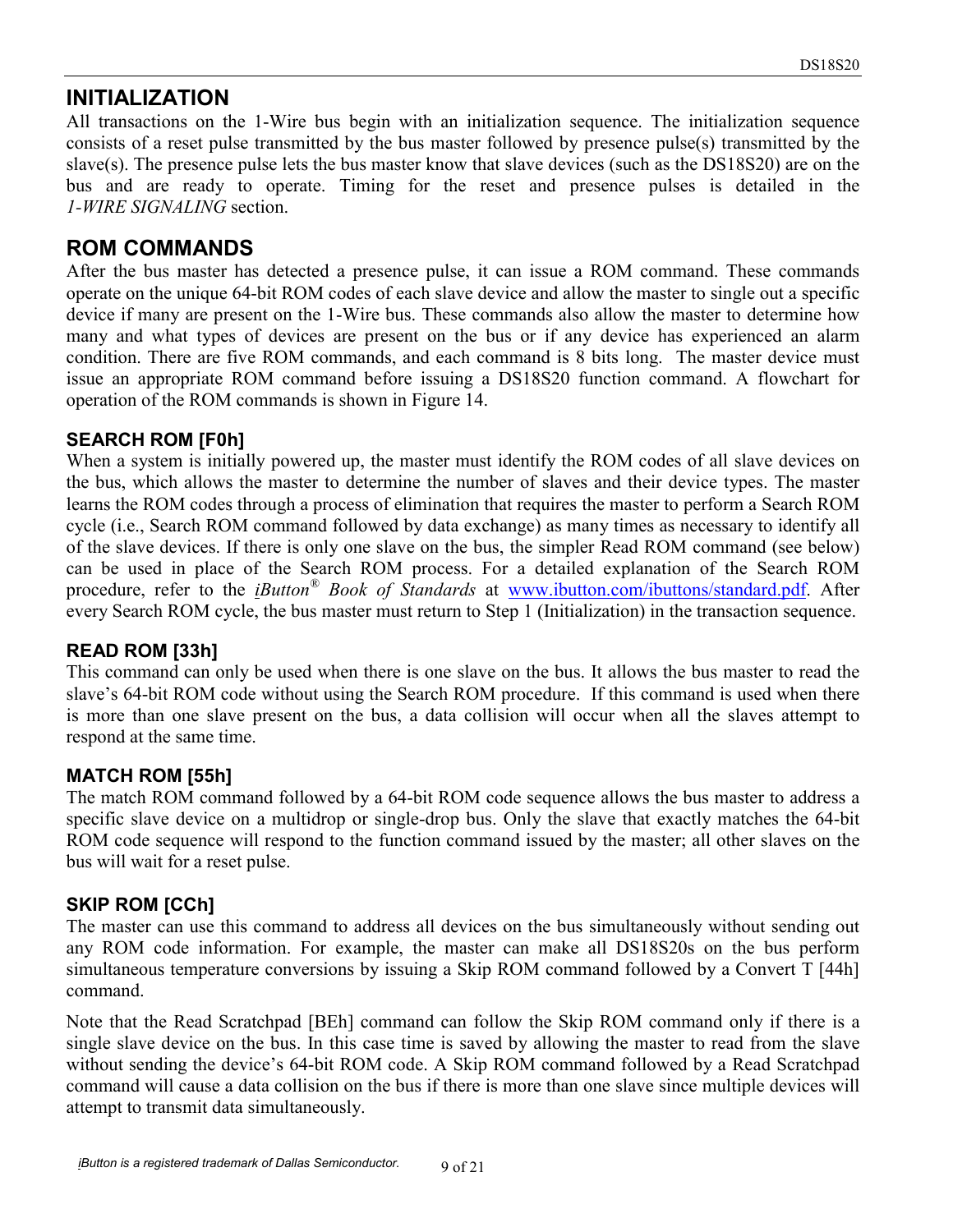#### **ALARM SEARCH [ECh]**

The operation of this command is identical to the operation of the Search ROM command except that only slaves with a set alarm flag will respond. This command allows the master device to determine if any DS18S20s experienced an alarm condition during the most recent temperature conversion. After every Alarm Search cycle (i.e., Alarm Search command followed by data exchange), the bus master must return to Step 1 (Initialization) in the transaction sequence. Refer to *the OPERATION — ALARM SIGNALING* section for an explanation of alarm flag operation.

### **DS18S20 FUNCTION COMMANDS**

After the bus master has used a ROM command to address the DS18S20 with which it wishes to communicate, the master can issue one of the DS18S20 function commands. These commands allow the master to write to and read from the DS18S20's scratchpad memory, initiate temperature conversions and determine the power supply mode. The DS18S20 function commands, which are described below, are summarized in Table 4 and illustrated by the flowchart in Figure 15.

#### **CONVERT T [44h]**

This command initiates a single temperature conversion. Following the conversion, the resulting thermal data is stored in the 2-byte temperature register in the scratchpad memory and the DS18S20 returns to its low-power idle state. If the device is being used in parasite power mode, within 10 $\mu$ s (max) after this command is issued the master must enable a strong pullup on the 1-Wire bus for the duration of the conversion ( $t_{\text{conv}}$ ) as described in the *POWERING THE DS18S20* section. If the DS18S20 is powered by an external supply, the master can issue read-time slots after the Convert T command and the DS18S20 will respond by transmitting 0 while the temperature conversion is in progress and 1 when the conversion is done. In parasite power mode this notification technique cannot be used since the bus is pulled high by the strong pullup during the conversion.

#### **WRITE SCRATCHPAD [4Eh]**

This command allows the master to write 2 bytes of data to the DS18S20's scratchpad. The first byte is written into the  $T_H$  register (byte 2 of the scratchpad), and the second byte is written into the  $T_L$  register (byte 3 of the scratchpad). Data must be transmitted least significant bit first. Both bytes MUST be written before the master issues a reset, or the data may be corrupted.

#### **READ SCRATCHPAD [BEh]**

This command allows the master to read the contents of the scratchpad. The data transfer starts with the least significant bit of byte 0 and continues through the scratchpad until the 9<sup>th</sup> byte (byte 8 – CRC) is read. The master may issue a reset to terminate reading at any time if only part of the scratchpad data is needed.

#### **COPY SCRATCHPAD [48h]**

This command copies the contents of the scratchpad  $T_H$  and  $T_L$  registers (bytes 2 and 3) to EEPROM. If the device is being used in parasite power mode, within  $10\mu s$  (max) after this command is issued the master must enable a strong pullup on the 1-Wire bus for at least 10ms as described in the *POWERING THE DS18S20* section.

#### **RECALL E<sup>2</sup> [B8h]**

This command recalls the alarm trigger values  $(T_H$  and  $T_L)$  from EEPROM and places the data in bytes 2 and 3, respectively, in the scratchpad memory. The master device can issue read-time slots following the Recall  $E^2$  command and the DS18S20 will indicate the status of the recall by transmitting 0 while the recall is in progress and 1 when the recall is done. The recall operation happens automatically at powerup, so valid data is available in the scratchpad as soon as power is applied to the device.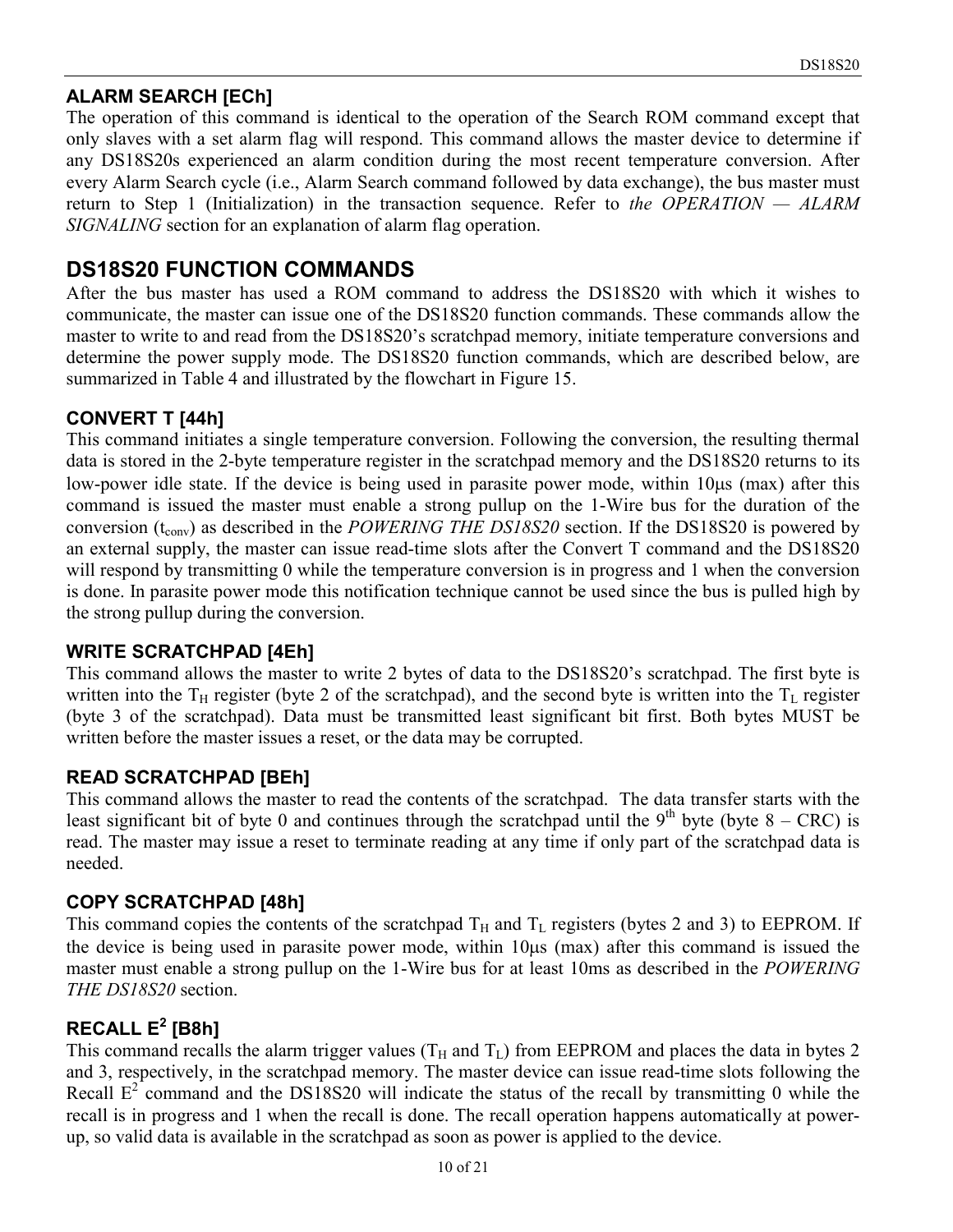#### **READ POWER SUPPLY [B4h]**

The master device issues this command followed by a read-time slot to determine if any DS18S20s on the bus are using parasite power. During the read-time slot, parasite powered DS18S20s will pull the bus low, and externally powered DS18S20s will let the bus remain high. Refer to the *POWERING THE DS18S20* section for usage information for this command.

| Command           | <b>Description</b>                     | Protocol               | 1-Wire Bus Activity<br><b>After Command is Issued</b>                | <b>Notes</b>                |
|-------------------|----------------------------------------|------------------------|----------------------------------------------------------------------|-----------------------------|
|                   | <b>TEMPERATURE CONVERSION COMMANDS</b> |                        |                                                                      |                             |
| Convert T         | Initiates temperature                  | 44h                    | DS18S20 transmits conversion                                         |                             |
|                   | conversion.                            |                        | status to master (not applicable)<br>for parasite-powered DS18S20s). |                             |
|                   |                                        | <b>MEMORY COMMANDS</b> |                                                                      |                             |
| Read Scratchpad   | Reads the entire scratchpad            | BEh                    | DS18S20 transmits up to 9 data                                       | $\mathcal{D}_{\mathcal{L}}$ |
|                   | including the CRC byte.                |                        | bytes to master.                                                     |                             |
| Write Scratchpad  | Writes data into scratchpad            | 4Eh                    | Master transmits 2 data bytes to                                     | $\mathcal{L}$               |
|                   | bytes 2 and 3 ( $T_H$ and $T_L$ ).     |                        | DS18S20.                                                             |                             |
| Copy Scratchpad   | Copies $T_H$ and $T_L$ data from       | 48h                    | None                                                                 |                             |
|                   | the scratchpad to EEPROM.              |                        |                                                                      |                             |
| Recall $E^2$      | Recalls $T_H$ and $T_L$ data from      | B <sub>8</sub> h       | DS18S20 transmits recall status                                      |                             |
|                   | EEPROM to the scratchpad.              |                        | to master.                                                           |                             |
| <b>Read Power</b> | Signals DS18S20 power                  | B4h                    | DS18S20 transmits supply status                                      |                             |
| Supply            | supply mode to the master.             |                        | to master.                                                           |                             |

# **DS18S20 FUNCTION COMMAND SET** Table 4

### **NOTES:**

- 1) For parasite-powered DS18S20s, the master must enable a strong pullup on the 1-Wire bus during temperature conversions and copies from the scratchpad to EEPROM. No other bus activity may take place during this time.
- 2) The master can interrupt the transmission of data at any time by issuing a reset.
- 3) Both bytes must be written before a reset is issued.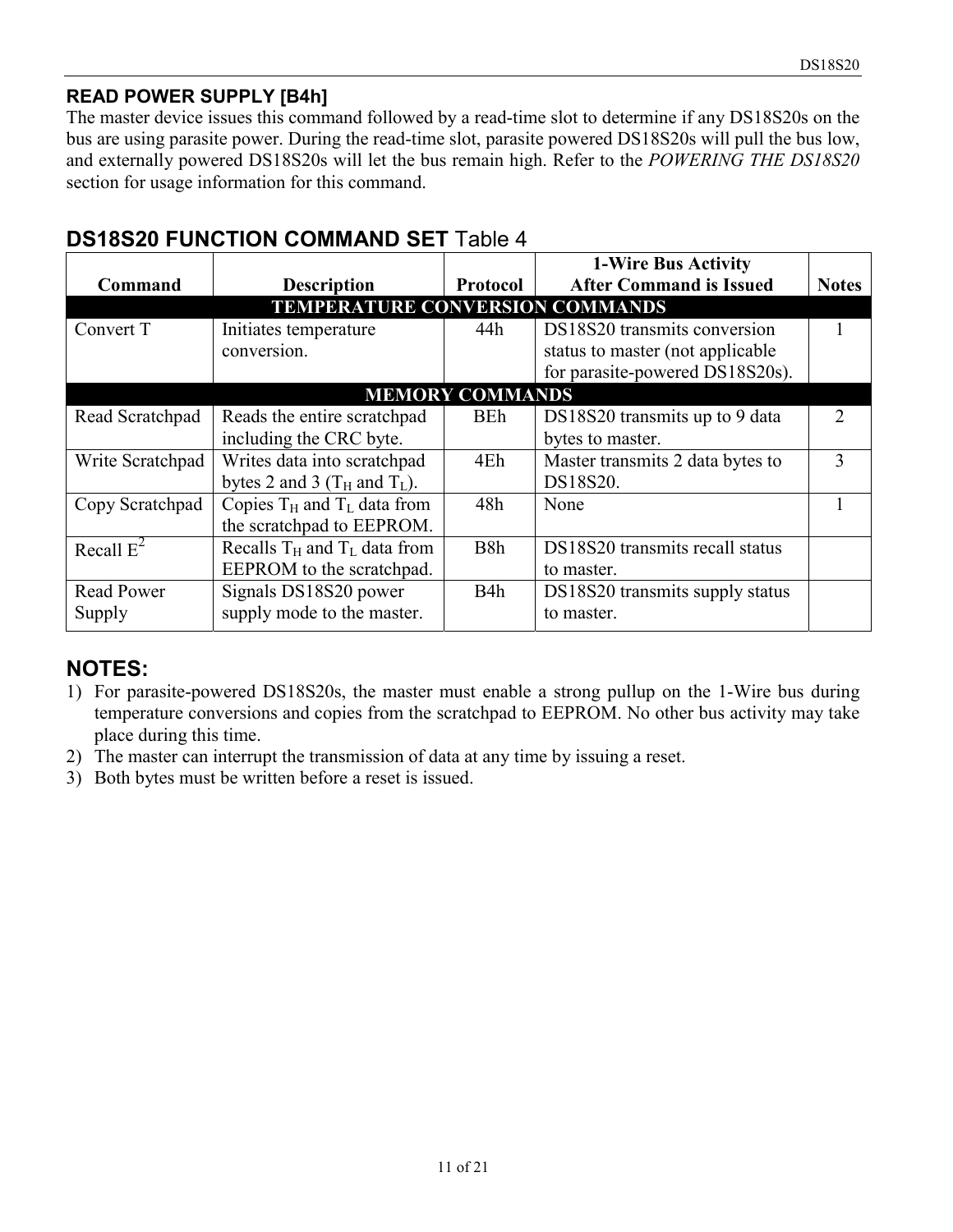# **1-WIRE SIGNALING**

The DS18S20 uses a strict 1-Wire communication protocol to insure data integrity. Several signal types are defined by this protocol: reset pulse, presence pulse, write 0, write 1, read 0, and read 1. All of these signals, with the exception of the presence pulse, are initiated by the bus master.

# **INITIALIZATION PROCEDURE: RESET AND PRESENCE PULSES**

All communication with the DS18S20 begins with an initialization sequence that consists of a reset pulse from the master followed by a presence pulse from the DS18S20. This is illustrated in Figure 10. When the DS18S20 sends the presence pulse in response to the reset, it is indicating to the master that it is on the bus and ready to operate.

During the initialization sequence the bus master transmits  $(T_X)$  the reset pulse by pulling the 1-Wire bus low for a minimum of 480 $\mu$ s. The bus master then releases the bus and goes into receive mode (R<sub>X</sub>). When the bus is released, the 5k pullup resistor pulls the 1-Wire bus high. When the DS18S20 detects this rising edge, it waits 15 $\mu$ s to 60 $\mu$ s and then transmits a presence pulse by pulling the 1-Wire bus low for  $60\mu s$  to  $240\mu s$ .

# **INITIALIZATION TIMING Figure 10**



# **READ/WRITE TIME SLOTS**

The bus master writes data to the DS18S20 during write time slots and reads data from the DS18S20 during read-time slots. One bit of data is transmitted over the 1-Wire bus per time slot.

# **WRITE TIME SLOTS**

There are two types of write time slots: "Write 1" time slots and "Write 0" time slots. The bus master uses a Write 1 time slot to write a logic 1 to the DS18S20 and a Write 0 time slot to write a logic 0 to the DS18S20. All write time slots must be a minimum of 60us in duration with a minimum of a 1us recovery time between individual write slots. Both types of write time slots are initiated by the master pulling the 1-Wire bus low (see Figure 11).

To generate a Write 1 time slot, after pulling the 1-Wire bus low, the bus master must release the 1-Wire bus within 15µs. When the bus is released, the 5k pullup resistor will pull the bus high. To generate a Write 0 time slot, after pulling the 1-Wire bus low, the bus master must continue to hold the bus low for the duration of the time slot (at least  $60\mu s$ ). The DS18S20 samples the 1-Wire bus during a window that lasts from 15 us to 60 us after the master initiates the write time slot. If the bus is high during the sampling window, a 1 is written to the DS18S20. If the line is low, a 0 is written to the DS18S20.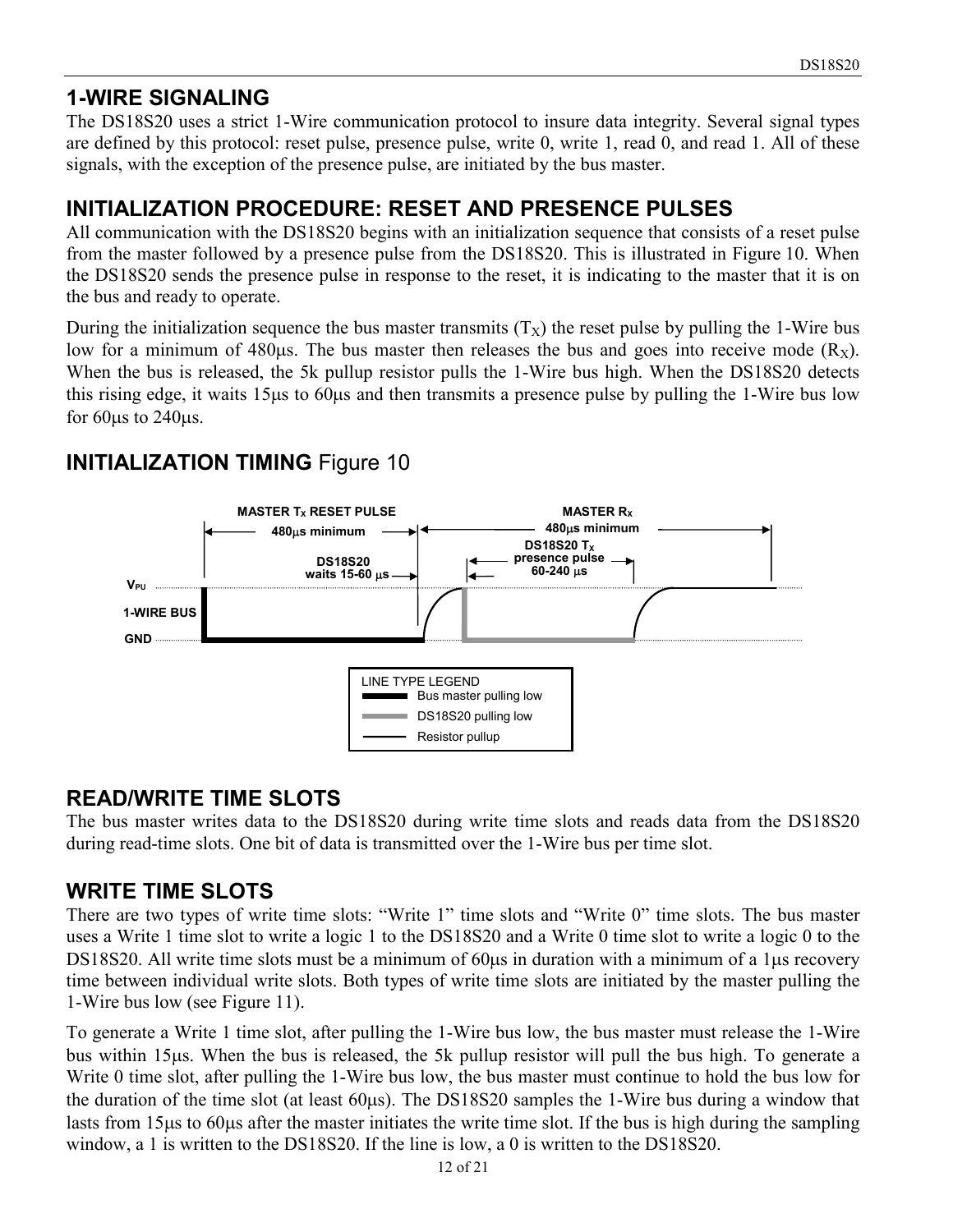### **READ-TIME SLOTS**

The DS18S20 can only transmit data to the master when the master issues read-time slots. Therefore, the master must generate read-time slots immediately after issuing a Read Scratchpad [BEh] or Read Power Supply [B4h] command, so that the DS18S20 can provide the requested data. In addition, the master can generate read-time slots after issuing Convert T  $[44h]$  or Recall  $E^2$  [B8h] commands to find out the status of the operation as explained in the DS18S20 FUNCTION COMMAND section.

All read-time slots must be a minimum of  $60\mu s$  in duration with a minimum of a 1 $\mu s$  recovery time between slots. A read-time slot is initiated by the master device pulling the 1-Wire bus low for a minimum of  $1\mu s$  and then releasing the bus (see Figure 11). After the master initiates the read-time slot, the DS18S20 will begin transmitting a 1 or 0 on bus. The DS18S20 transmits a 1 by leaving the bus high and transmits a 0 by pulling the bus low. When transmitting a 0, the DS18S20 will release the bus by the end of the time slot, and the bus will be pulled back to its high idle state by the pullup resister. Output data from the DS18S20 is valid for 15µs after the falling edge that initiated the read-time slot. Therefore, the master must release the bus and then sample the bus state within 15us from the start of the slot.

Figure 12 illustrates that the sum of  $T_{\text{INIT}}$ ,  $T_{\text{RC}}$ , and  $T_{\text{SAMPLE}}$  must be less than 15 $\mu$ s for a read-time slot. Figure 13 shows that system timing margin is maximized by keeping  $T<sub>NIT</sub>$  and  $T<sub>RC</sub>$  as short as possible and by locating the master sample time during read-time slots towards the end of the 15 $\mu$ s period.



**READ/WRITE TIME SLOT TIMING DIAGRAM** Figure 11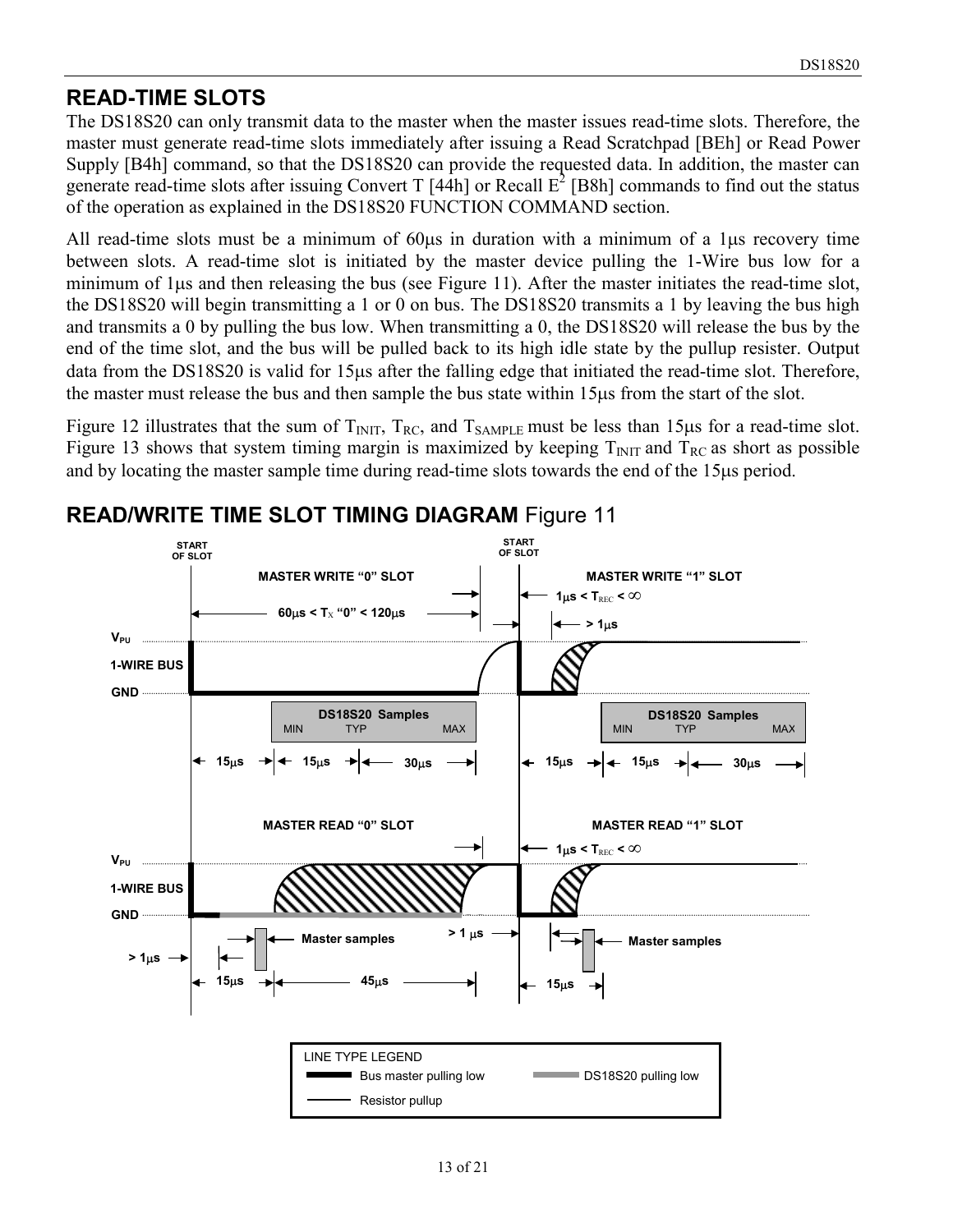# **DETAILED MASTER READ 1 TIMING** Figure 12



# **RECOMMENDED MASTER READ 1 TIMING** Figure 13

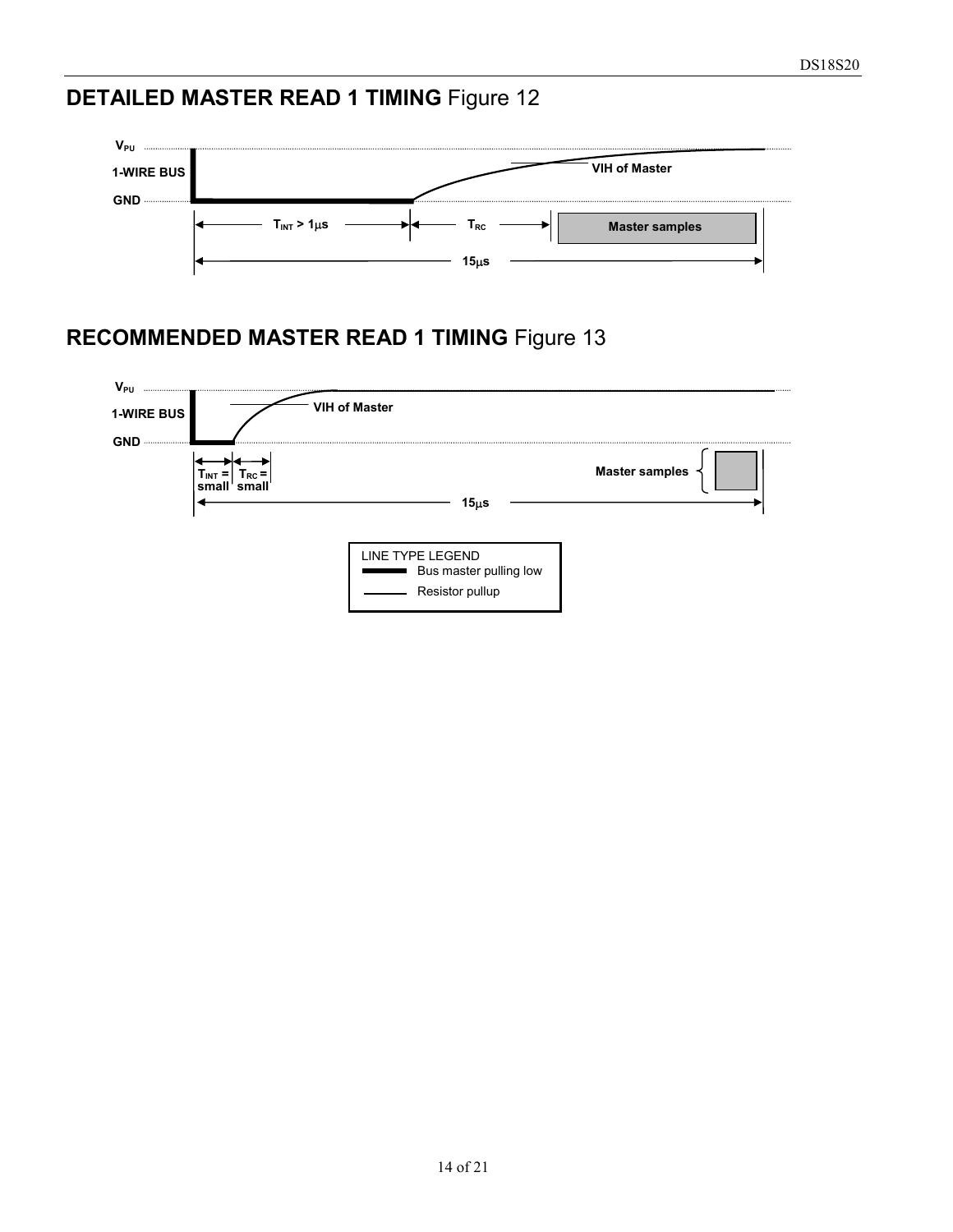# **ROM COMMANDS FLOW CHART** Figure 14

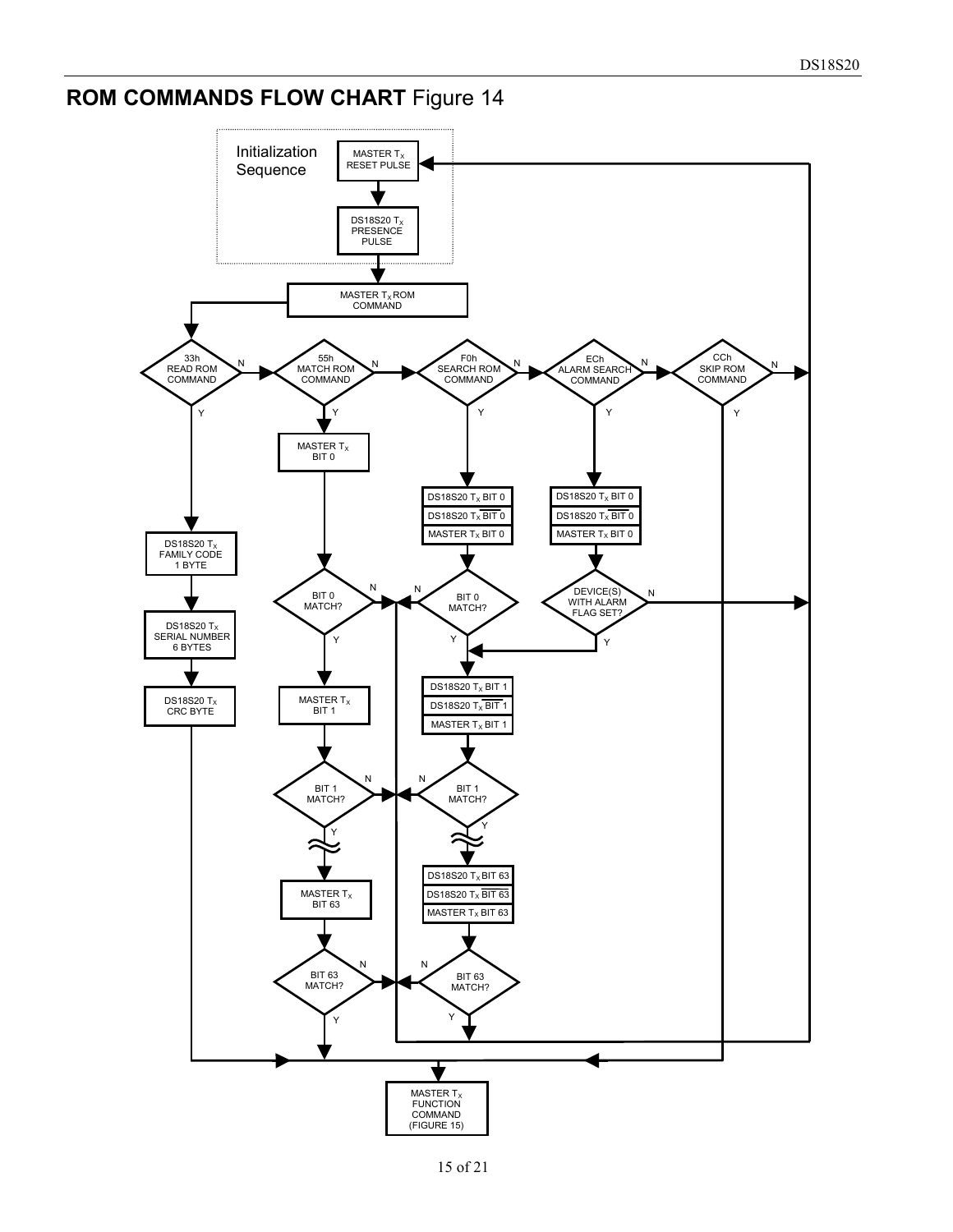# **DS18S20 FUNCTION COMMANDS FLOW CHART** Figure 15

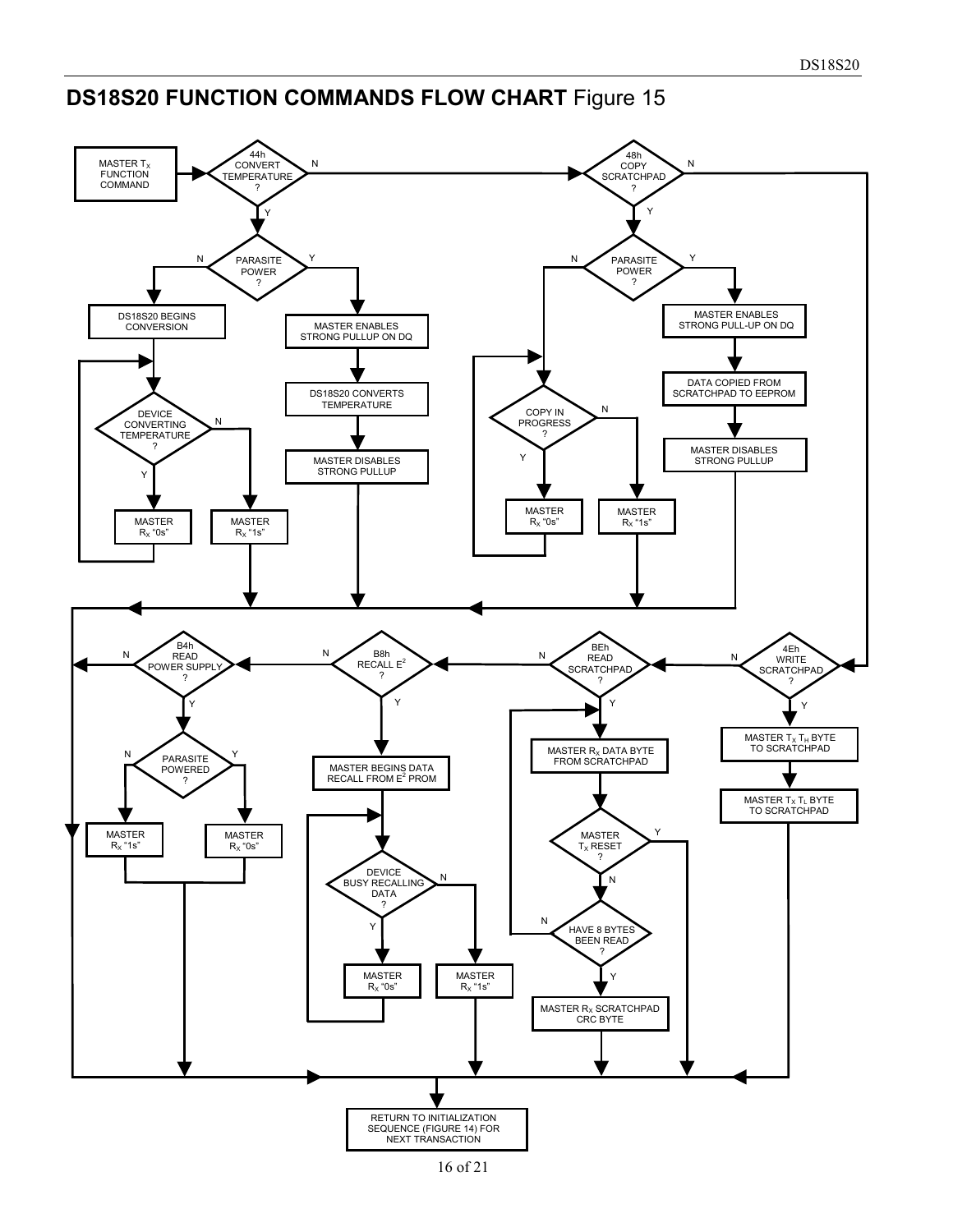# **DS18S20 OPERATION EXAMPLE 1**

In this example there are multiple DS18S20s on the bus and they are using parasite power. The bus master initiates a temperature conversion in a specific DS18S20 and then reads its scratchpad and recalculates the CRC to verify the data.

| <b>MASTER MODE</b> | <b>DATA (LSB FIRST)</b> | <b>COMMENTS</b>                                                  |
|--------------------|-------------------------|------------------------------------------------------------------|
| TХ                 | Reset                   | Master issues reset pulse.                                       |
| RX                 | Presence                | DS18S20s respond with presence pulse.                            |
| <b>TX</b>          | 55h                     | Master issues Match ROM command.                                 |
| <b>TX</b>          | 64-bit ROM code         | Master sends DS18S20 ROM code.                                   |
| TX                 | 44h                     | Master issues Convert T command.                                 |
| TX                 | DQ line held high by    | Master applies strong pullup to DQ for the duration of the       |
|                    | strong pullup           | conversion $(t_{\text{conv}})$ .                                 |
| TX                 | Reset                   | Master issues reset pulse.                                       |
| RX                 | Presence                | DS18S20s respond with presence pulse.                            |
| TX                 | 55h                     | Master issues Match ROM command.                                 |
| <b>TX</b>          | 64-bit ROM code         | Master sends DS18S20 ROM code.                                   |
| <b>TX</b>          | <b>BEh</b>              | Master issues Read Scratchpad command.                           |
| RX                 | 9 data bytes            | Master reads entire scratchpad including CRC. The master         |
|                    |                         | then recalculates the CRC of the first eight data bytes from the |
|                    |                         | scratchpad and compares the calculated CRC with the read         |
|                    |                         | CRC (byte 9). If they match, the master continues; if not, the   |
|                    |                         | read operation is repeated.                                      |

# **DS18S20 OPERATION EXAMPLE 2**

In this example there is only one DS18S20 on the bus and it is using parasite power. The master writes to the  $T_H$  and  $T_L$  registers in the DS18S20 scratchpad and then reads the scratchpad and recalculates the CRC to verify the data. The master then copies the scratchpad contents to EEPROM.

| <b>MASTER MODE</b> | <b>DATA (LSB FIRST)</b> | <b>COMMENTS</b>                                                 |
|--------------------|-------------------------|-----------------------------------------------------------------|
| TX.                | Reset                   | Master issues reset pulse.                                      |
| <b>RX</b>          | Presence                | DS18S20 responds with presence pulse.                           |
| TX                 | CCh                     | Master issues Skip ROM command.                                 |
| TX                 | 4Eh                     | Master issues Write Scratchpad command.                         |
| TX                 | 2 data bytes            | Master sends two data bytes to scratchpad $(T_H$ and $T_L$ )    |
| TX                 | Reset                   | Master issues reset pulse.                                      |
| <b>RX</b>          | Presence                | DS18S20 responds with presence pulse.                           |
| TX                 | CCh                     | Master issues Skip ROM command.                                 |
| TX                 | <b>BEh</b>              | Master issues Read Scratchpad command.                          |
| RX                 | 9 data bytes            | Master reads entire scratchpad including CRC. The master then   |
|                    |                         | recalculates the CRC of the first eight data bytes from the     |
|                    |                         | scratchpad and compares the calculated CRC with the read CRC    |
|                    |                         | (byte 9). If they match, the master continues; if not, the read |
|                    |                         | operation is repeated.                                          |
| <b>TX</b>          | Reset                   | Master issues reset pulse.                                      |
| RX                 | Presence                | DS18S20 responds with presence pulse.                           |
| TX                 | CCh                     | Master issues Skip ROM command.                                 |
| TX                 | 48h                     | Master issues Copy Scratchpad command.                          |
| <b>TX</b>          | DQ line held high by    | Master applies strong pullup to DQ for at least 10ms while copy |
|                    | strong pullup           | operation is in progress.                                       |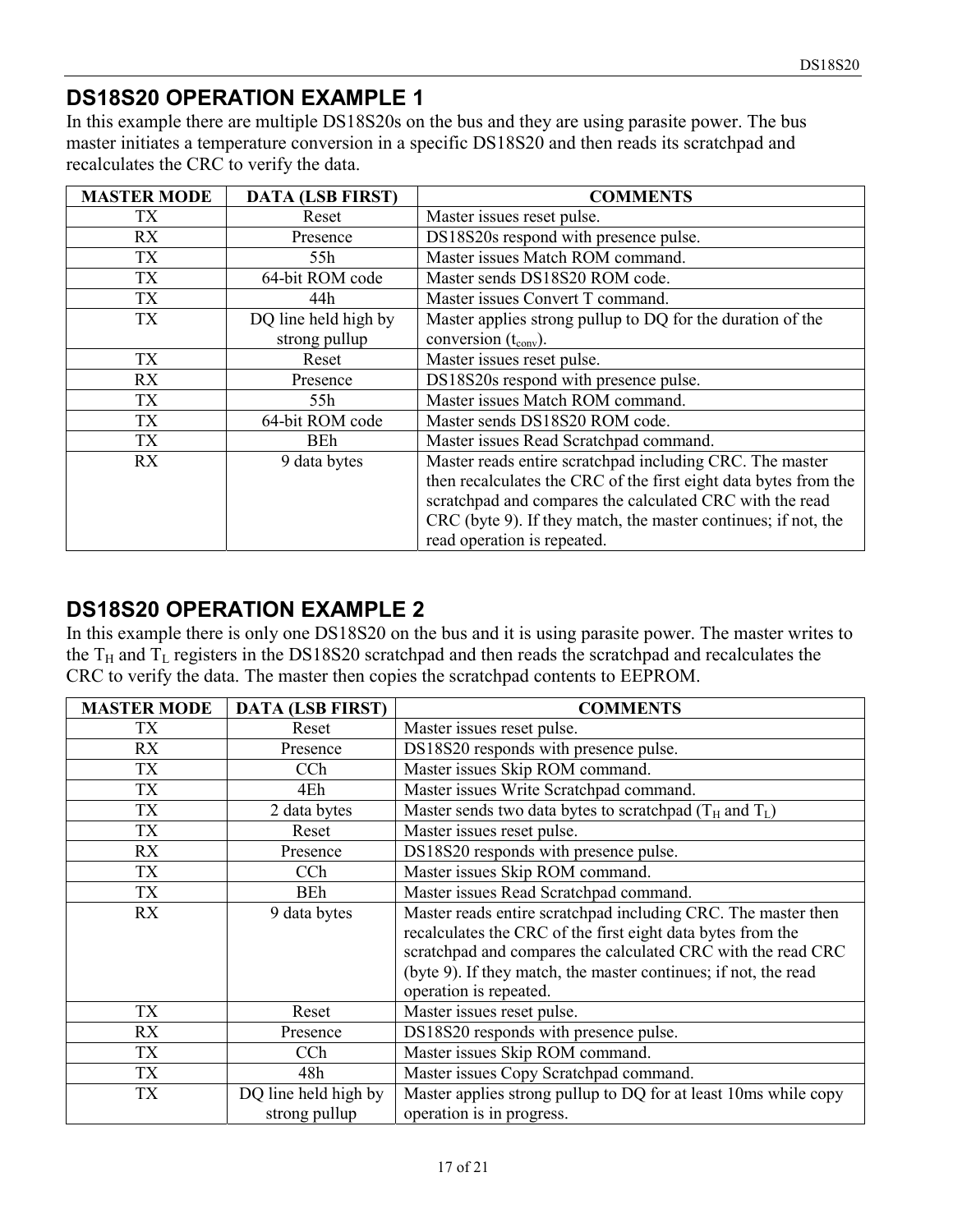# **DS18S20 OPERATION EXAMPLE 3**

In this example there is only one DS18S20 on the bus and it is using parasite power. The bus master initiates a temperature conversion then reads the DS18S20 scratchpad and calculates a higher resolution result using the data from the temperature, COUNT REMAIN and COUNT PER °C registers.

| <b>MASTER MODE</b> | <b>DATA (LSB FIRST)</b> | <b>COMMENTS</b>                                                  |
|--------------------|-------------------------|------------------------------------------------------------------|
| TX                 | Reset                   | Master issues reset pulse.                                       |
| <b>TR</b>          | Presence                | DS18S20 responds with presence pulse.                            |
| <b>TX</b>          | CCh                     | Master issues Skip ROM command.                                  |
| TX                 | 44h                     | Master issues Convert T command.                                 |
| TX                 | DQ line held high by    | Master applies strong pullup to DQ for the duration of the       |
|                    | strong pullup           | conversion $(t_{\text{conv}})$ .                                 |
| TX                 | Reset                   | Master issues reset pulse.                                       |
| RX                 | Presence                | DS18S20 responds with presence pulse.                            |
| TX                 | CCh                     | Master issues Skip ROM command.                                  |
| TX                 | BEh                     | Master issues Read Scratchpad command.                           |
| RX                 | 9 data bytes            | Master reads entire scratchpad including CRC. The master         |
|                    |                         | then recalculates the CRC of the first eight data bytes from the |
|                    |                         | scratchpad and compares the calculated CRC with the read         |
|                    |                         | CRC (byte 9). If they match, the master continues; if not, the   |
|                    |                         | read operation is repeated. The master also calculates the       |
|                    |                         | TEMP READ value and stores the contents of the COUNT             |
|                    |                         | REMAIN and COUNT PER °C registers.                               |
| TX                 | Reset                   | Master issues reset pulse.                                       |
| <b>RX</b>          | Presence                | DS18S20 responds with presence pulse.                            |
|                    |                         | CPU calculates extended resolution temperature using the         |
|                    |                         | equation in the OPERATION - MEASURING                            |
|                    |                         | TEMPERATURE section of this datasheet.                           |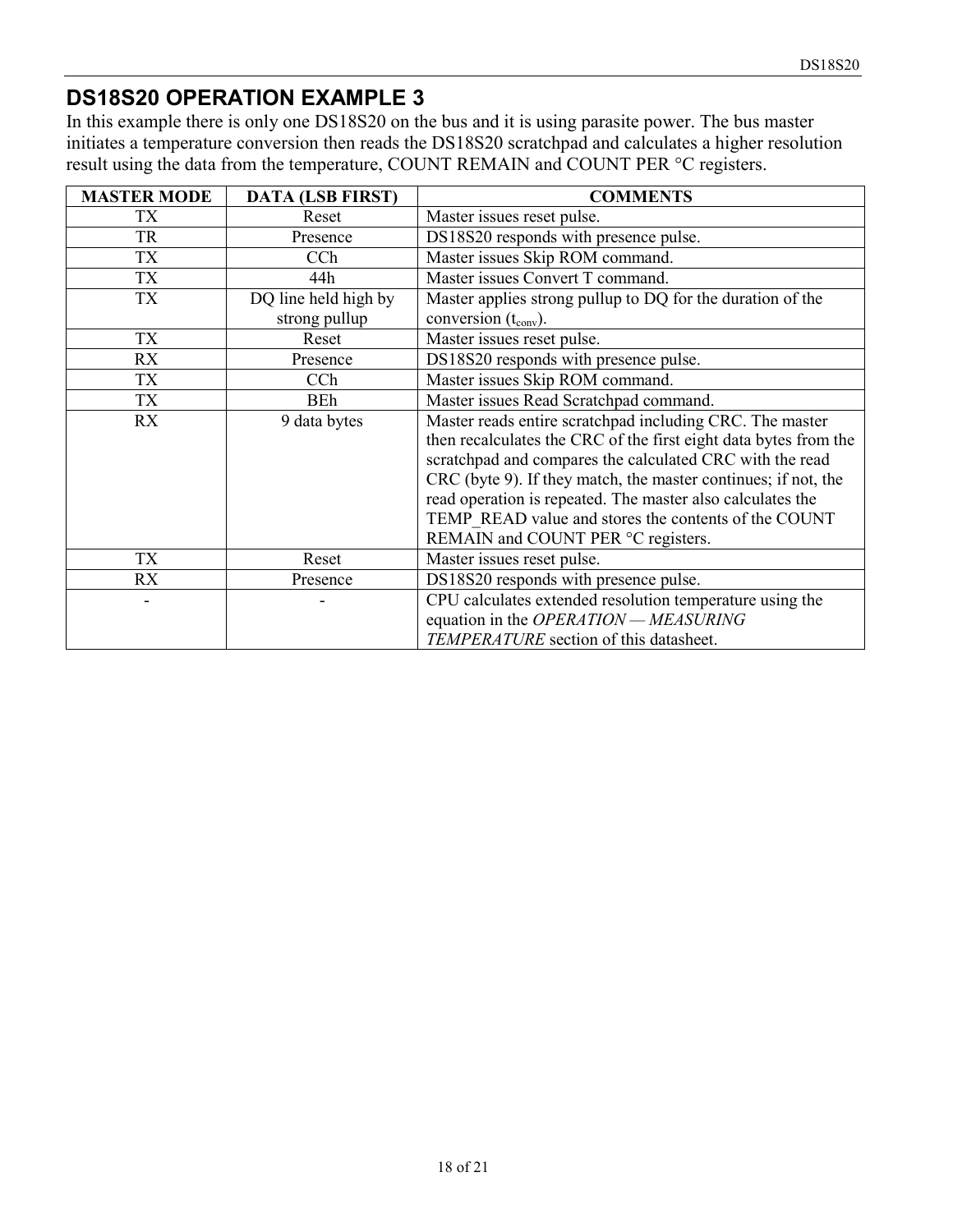# **ABSOLUTE MAXIMUM RATINGS\***

Voltage on Any Pin Relative to Ground  $-0.5V$  to  $+6.0V$ Operating Temperature Range Storage Temperature Range Solder Temperature See IPC/JEDEC J-STD-020A Reflow Oven Temperature  $+220^{\circ}$ C

C to  $+125$ <sup>o</sup>C C to  $+125$ <sup>o</sup>C

*\*These are stress ratings only and functional operation of the device at these or any other conditions above those indicated in the operation sections of this specification is not implied. Exposure to absolute maximum rating conditions for extended periods of time may affect reliability.*

| DC ELECTRICAL CHARACTERISTICS |                  |                    | $(-55^{\circ}$ C to +125°C; V <sub>DD</sub> = 3.0V to 5.5V) |            |                |                 |              |
|-------------------------------|------------------|--------------------|-------------------------------------------------------------|------------|----------------|-----------------|--------------|
| <b>PARAMETER</b>              | <b>SYMBOL</b>    | <b>CONDITION</b>   | <b>MIN</b>                                                  | <b>TYP</b> | <b>MAX</b>     | <b>UNITS</b>    | <b>NOTES</b> |
| <b>Supply Voltage</b>         | $\rm V_{DD}$     | Local Power        | $+3.0$                                                      |            | $+5.5$         | V               |              |
| Pullup Supply                 | $\rm V_{PU}$     | Parasite Power     | $+3.0$                                                      |            | $+5.5$         | V               | 1, 2         |
| Voltage                       |                  | <b>Local Power</b> | $+3.0$                                                      |            | $V_{DD}$       |                 |              |
| <b>Thermometer Error</b>      | $t_{\rm{ERR}}$   | $-10$ °C to        |                                                             |            | $\pm 0.5$      | $\rm ^{\circ}C$ | 3            |
|                               |                  | $+85^{\circ}C$     |                                                             |            |                |                 |              |
|                               |                  | $-55^{\circ}$ C to |                                                             |            | $\pm 2$        |                 |              |
|                               |                  | $+125$ °C          |                                                             |            |                |                 |              |
| Input Logic Low               | $\rm V_{II}$     |                    | $-0.3$                                                      |            | $+0.8$         | V               | 1, 4, 5      |
| Input Logic High              | $\rm V_{IH}$     | <b>Local Power</b> | $+2.2$                                                      |            | The lower of   | $\mathbf{V}$    | 1, 6         |
|                               |                  |                    |                                                             |            | 5.5            |                 |              |
|                               |                  | Parasite Power     | $+3.0$                                                      |            | or             |                 |              |
|                               |                  |                    |                                                             |            | $V_{DD}$ + 0.3 |                 |              |
| Sink Current                  | $I_L$            | $V_{VQ} = 0.4V$    | 4.0                                                         |            |                | mA              |              |
| <b>Standby Current</b>        | $I_{\text{DDS}}$ |                    |                                                             | 750        | 1000           | nA              | 7, 8         |
| <b>Active Current</b>         | $I_{DD}$         | $V_{DD} = 5V$      |                                                             | 1          | 1.5            | mA              | 9            |
| DQ Input Current              | $I_{\rm{DQ}}$    |                    |                                                             | 5          |                | $\mu$ A         | 10           |
| Drift                         |                  |                    |                                                             | $\pm 0.2$  |                | $\rm ^{\circ}C$ | 11           |

#### **NOTES:**

- 1) All voltages are referenced to ground.
- 2) The Pullup Supply Voltage specification assumes that the pullup device is ideal, and therefore the high level of the pullup is equal to  $V_{\text{PU}}$ . In order to meet the  $V_{\text{IH}}$  spec of the DS18S20, the actual supply rail for the strong pullup transistor must include margin for the voltage drop across the transistor when it is turned on; thus:  $V_{PU\,\text{ACTUAL}} = V_{PU\,\text{IDEAL}} + V_{\text{TRANSISTOR}}$ .
- 3) See typical performance curve in Figure 16
- 4) Logic low voltages are specified at a sink current of 4mA.
- 5) To guarantee a presence pulse under low voltage parasite power conditions,  $V_{IIMAX}$  may have to be reduced to as low as 0.5V.
- 6) Logic high voltages are specified at a source current of 1mA.
- 7) Standby current specified up to 70°C. Standby current typically is  $3\mu A$  at 125°C.
- 8) To minimize I<sub>DDS</sub>, DQ should be within the following ranges: GND  $\leq$  DQ  $\leq$  GND + 0.3V or V<sub>DD</sub>  $0.3V \leq DO \leq V_{DD}$ .
- 9) Active current refers to supply current during active temperature conversions or EEPROM writes.
- 10) DQ line is high ("hi-Z" state).
- 11) Drift data is based on a 1000 hour stress test at  $125^{\circ}$ C with  $V_{DD} = 5.5V$ .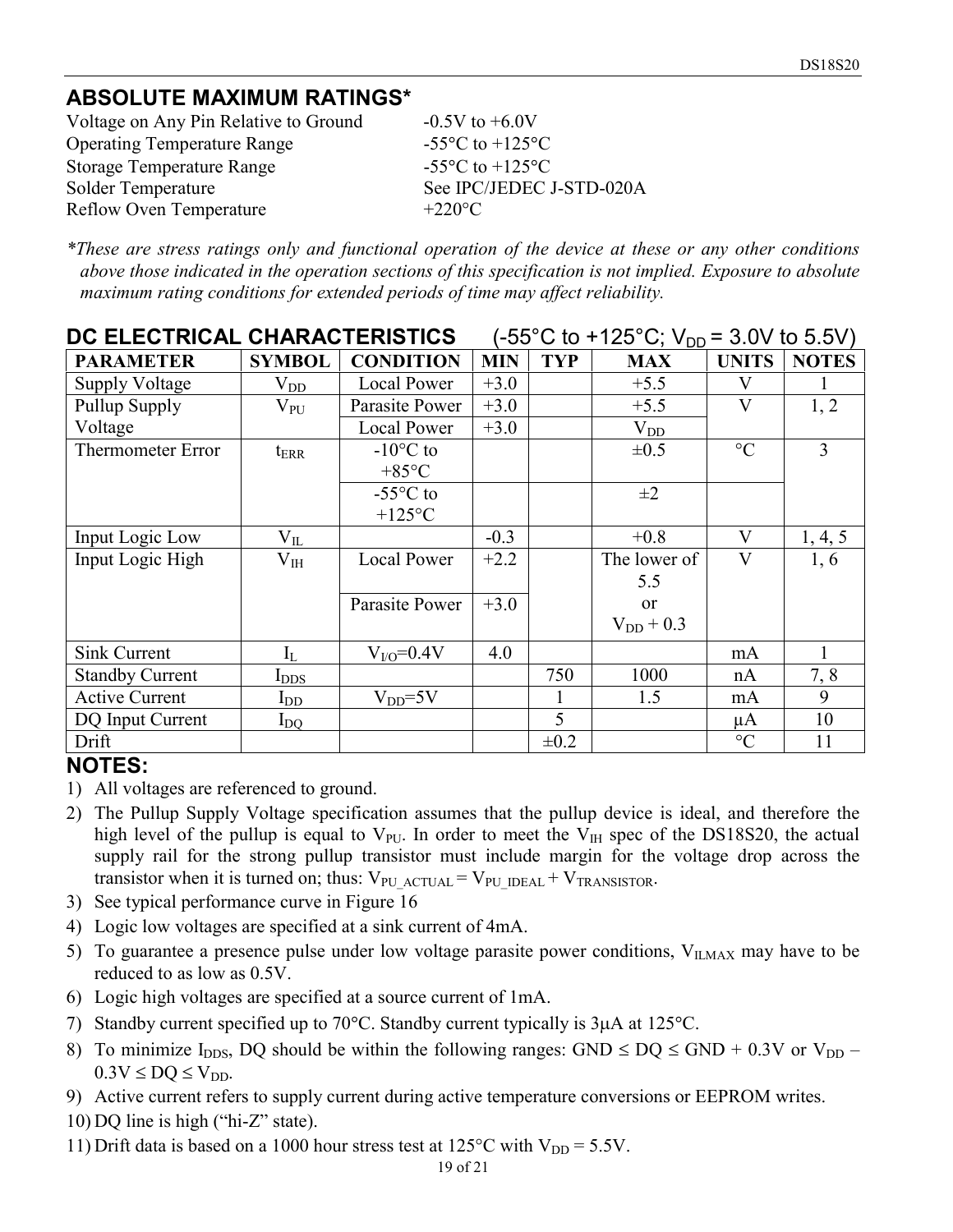# **AC ELECTRICAL CHARACTERISTICS: NV MEMORY**

|                              | $(-55^{\circ} \text{C}$ to +100°C; $V_{DD}$ = 3.0V to 5.5V) |                                    |     |            |     |              |  |  |
|------------------------------|-------------------------------------------------------------|------------------------------------|-----|------------|-----|--------------|--|--|
| <b>PARAMETER</b>             | <b>SYMBOL</b>                                               | <b>CONDITION</b>                   | MIN | <b>TYP</b> | MAX | <b>UNITS</b> |  |  |
| NV Write Cycle Time          | $\iota_{\text{wr}}$                                         |                                    |     |            | 10  | ms           |  |  |
| <b>EEPROM Writes</b>         | Neewr                                                       | $-55^{\circ}$ C to $+55^{\circ}$ C | 50k |            |     | writes       |  |  |
| <b>EEPROM Data Retention</b> | LEEDR                                                       | $-55^{\circ}$ C to $+55^{\circ}$ C | 10  |            |     | vears        |  |  |

# **AC ELECTRICAL CHARACTERISTICS**  $(-55^{\circ}C \text{ to } +125^{\circ}C; V_{DD} = 3.0V \text{ to } 5.5V)$

| <b>PARAMETER</b>              | <b>SYMBOL</b>              | <b>CONDITION</b>       | <b>MIN</b> | <b>TYP</b> | <b>MAX</b> | <b>UNITS</b> | <b>NOTES</b> |
|-------------------------------|----------------------------|------------------------|------------|------------|------------|--------------|--------------|
| <b>Temperature Conversion</b> | $t_{\text{CONV}}$          |                        |            |            | 750        | ms           |              |
| Time                          |                            |                        |            |            |            |              |              |
| Time to Strong Pullup On      | $t_{SPON}$                 | <b>Start Convert T</b> |            |            | 10         | $\mu$ s      |              |
|                               |                            | Command Issued         |            |            |            |              |              |
| Time Slot                     | $t_{\rm SLOT}$             |                        | 60         |            | 120        | $\mu$ s      |              |
| Recovery Time                 | $t_{REC}$                  |                        |            |            |            | $\mu$ s      |              |
| Write 0 Low Time              | $r_{LOW0}$                 |                        | 60         |            | 120        | $\mu$ s      |              |
| Write 1 Low Time              | $t_{LOW1}$                 |                        |            |            | 15         | $\mu$ s      |              |
| Read Data Valid               | $t_{\rm{RDV}}$             |                        |            |            | 15         | $\mu$ s      |              |
| Reset Time High               | trsth                      |                        | 480        |            |            | $\mu$ s      |              |
| <b>Reset Time Low</b>         | $t_{\rm RSTL}$             |                        | 480        |            |            | $\mu$ s      | 1, 2         |
| Presence Detect High          | <b>t</b> <sub>PDHIGH</sub> |                        | 15         |            | 60         | $\mu$ s      |              |
| <b>Presence Detect Low</b>    | <b>t</b> <sub>PDLOW</sub>  |                        | 60         |            | 240        | $\mu$ s      |              |
| Capacitance                   | $\mathrm{C_{IN/OUT}}$      |                        |            |            | 25         | pF           |              |

#### **NOTES:**

- 1) Refer to timing diagrams in Figure 17.
- 2) Under parasite power, if  $t_{\text{RSTL}} > 960 \mu s$ , a power on reset may occur.

# **TYPICAL PERFORMANCE CURVE** Figure 16